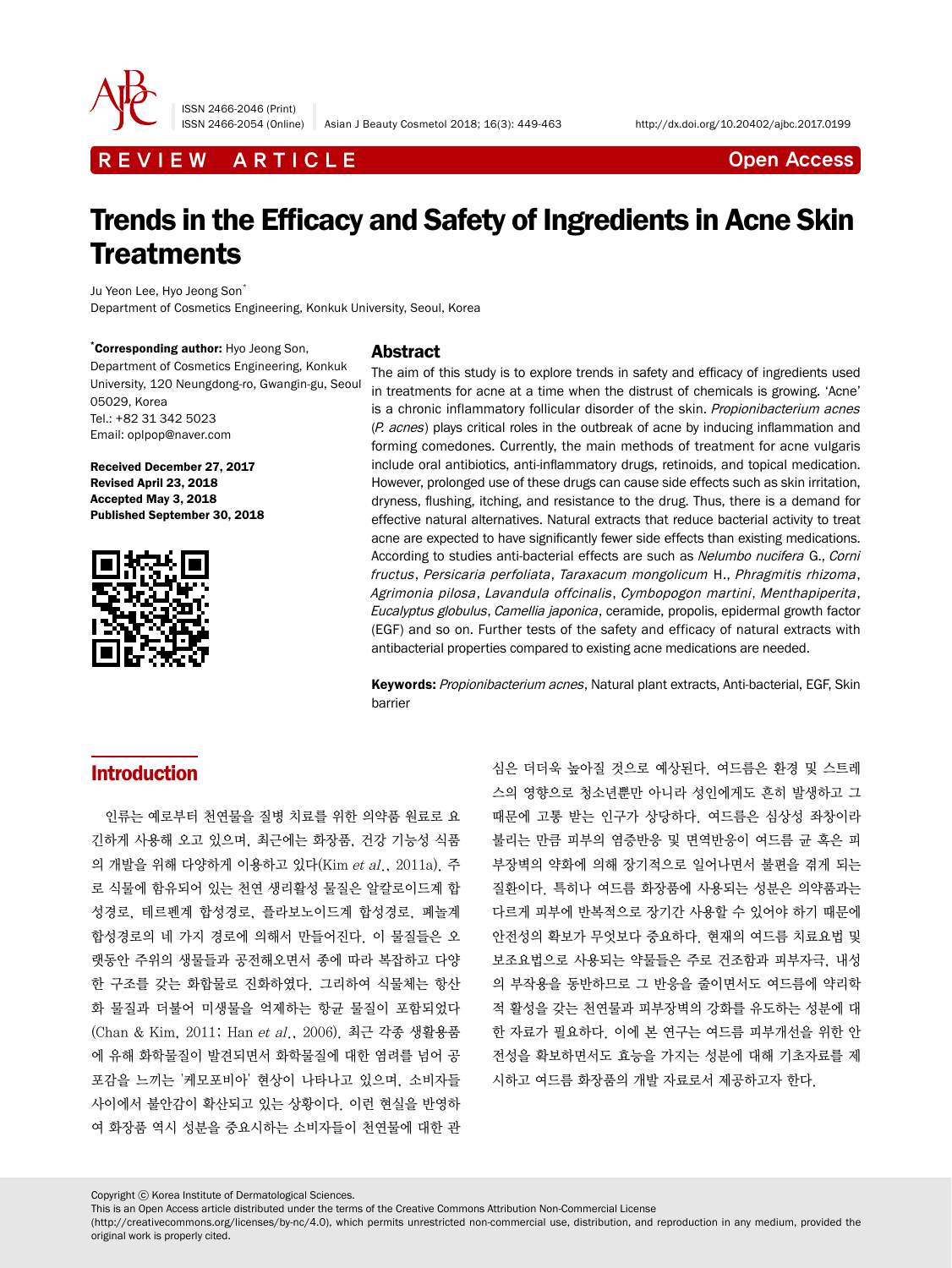### 1. 여드름의 원인과 치료제 부작용 완화의 필요성

여드름은 15세에서 40세 사이에 발생하는 피부질환으로, 특히 사춘기에 매우 흔한 질환으로 알려져 있으며, 모피지선에서 발생 한다. 면포, 구진, 농포, 낭종, 결절 등의 병변을 특징으로 하는 만성 염증성 질환으로 정의된다. 여드름을 일으키는 원인은 아직 확실하게 밝혀져 있지 않지만 크게 4가지 즉 모공의 과각화, 피 지 분비 증가, 여드름 균의 증식, 모낭 부위의 염증 발생 등이 여 드름 발생의 주요 원인으로 지목되고 있다(Shin et al., 2008). 이런 다양한 원인에 의해 피부 모공이 막히게 되면 피부 상재균 인 P. acnes가 증식하면서 분비한 lipase가 피지내의 중성지방 을 분해하고 유리지방산을 형성한다. 그 후 백혈구를 모낭 주위 에 모이게 하여 모낭 벽을 자극하고, 파괴시켜 모낭 내용물이 진 피 내로 유입되면서 염증을 일으킨다(Brown & Shalita, 1998; Koreck et al., 2003; Park et al., 2008a).

최근에는 4가지 원인 외에 피부장벽 이상에 의하여 여드름이 발생하는 기전을 추가적인 병인으로 제시한다(Choi, 2006). 피 부 장벽이 손상되면 표피 내 칼슘이온의 농도가 변화하고 표피의 지질합성이 증가하게 된다. 또한 층판소체의 분비도 증가하고 각 질세포 사이의 지질 이중막이 형성되어, 기저층의 DNA 합성이 증가하게 되며 결국엔 피부장벽 손상이 회복된다(Lee & Chung, 1999). 이때 세포에서 사이토카인(cytokine)을 분비하여 각질

#### Table 1. Demographic characteristics of the sample

형성세포의 증식을 자극하고, 다시 튼튼한 각질 세포간 지질막을 재형성하게 된다. 그러나 장벽손상이 지속되어 이들 사이토카인 이 만성적으로 분비하게 되면 오히려 염증과 표피증식 갈은 해로 운 결과를 가져오기도 한다(Choi, 2006; Jin & Lee, 2014).

여드름의 약물치료는 피지 과잉생산 억제, 모낭벽의 과각 화 방지, P. acnes 균의 증식억제 및 염증반응의 방지측면에 서 개발되고 있으며, 현재는 여드름이 있는 부위에 직접 발라주 는 국소요법제와 경구복용제를 통한 전신요법이 사용되고 있다 (Sohn et al., 2006). 여드름 치료제는 증상의 정도에 따라 경증 일 경우 국소도포제(topical treatment)를 주로 사용한다. 그 예 로 benzoyl peroxide, salicylic acid, sulfur, azelaic acid 및 retinol 등을 들 수 있고(Bojar et al., 1995; Russell, 2000), 항생제 연고는 erythromycin, clindamycin 등이 주로 사용된다 (Ross et al., 1997). 중증의 경우 국소 도포제와 경구 복용제가 동시에 이용되며 benzoyl peroxide, clindamycin phosphate, erythromycin, tetracycline, isotretinoin 등이 주로 사용되고 있다(Lee & Choi, 2006). 위 약물들은 여드름 형성 억제를 위해 정도의 차이는 있지만 강력한 면포 용해 기능을 가지고 있고 여 드름 균의 증식을 억제하며 염증반응을 완화 시키는 효능이 있어 치료효과를 증진시킨다(Kim et al., 2009). 그러나 이 약물들은 장기간 사용 했을 때 피부자극과 건조함, 홍조, 가려움의 부작용

| Medicine                                                      | Application method                          | Effect                                                                                                       | Side effect                                                                    |
|---------------------------------------------------------------|---------------------------------------------|--------------------------------------------------------------------------------------------------------------|--------------------------------------------------------------------------------|
| Salicylic acid<br>Sulfur<br>Resorcinol                        | <b>External application</b>                 | Keratolysis<br>Pore expansion<br>Weak anti-bacterial                                                         | Dry skin<br>Irritation                                                         |
| Alpha-hydroxy acid                                            | External application                        | Remove dead skin cells.<br>Prevents pore blockage due to keratinocytes                                       | Dry skin<br>Irritation                                                         |
| Benzoyl peroxide                                              | External application                        | Reduces acne-causing bacteria.                                                                               | Dry skin<br>Irritation                                                         |
| Antibiotics<br>-Erythromycin<br>-Clindamycin<br>-Tetracycline | External application<br>Oral administration | Anti-bacterial<br>Anti-inflammatory                                                                          | Antibiotic resistance                                                          |
| Retinoids                                                     | External application                        | Regulates follicular cell regeneration.<br>Assists in keratolysis.<br>Inhibits formation of comedones.       | Keratogenesis<br>Increases ultraviolet ray sensitivity                         |
| Adapalene                                                     | <b>External application</b>                 | Similar to retinoids<br>Anti-inflammatory                                                                    | Red skin<br>Dry skin<br>Stinging<br><b>Itching</b>                             |
| Azelaic acid                                                  | External application                        | Anti-bacterial<br>Anti-inflammatory<br>Promotes skin renewal.<br>Prevents pore blockage due to keratinocyte. | Burning, stinging or tingling of the skin                                      |
| Isotretinoin                                                  | Oral administration                         | Reduces the production of sebum.                                                                             | Dry skin                                                                       |
|                                                               |                                             | Shrinks sebaceous glands.                                                                                    | <b>Birth defects</b>                                                           |
|                                                               |                                             | Prevents comedones from forming.                                                                             | Scaling, redness, burning, pain, or other signs<br>of inflammation of the lips |
|                                                               |                                             | Stabilizes keratinization.                                                                                   |                                                                                |
|                                                               |                                             | Reduces inflammation in inflammatory acne.                                                                   |                                                                                |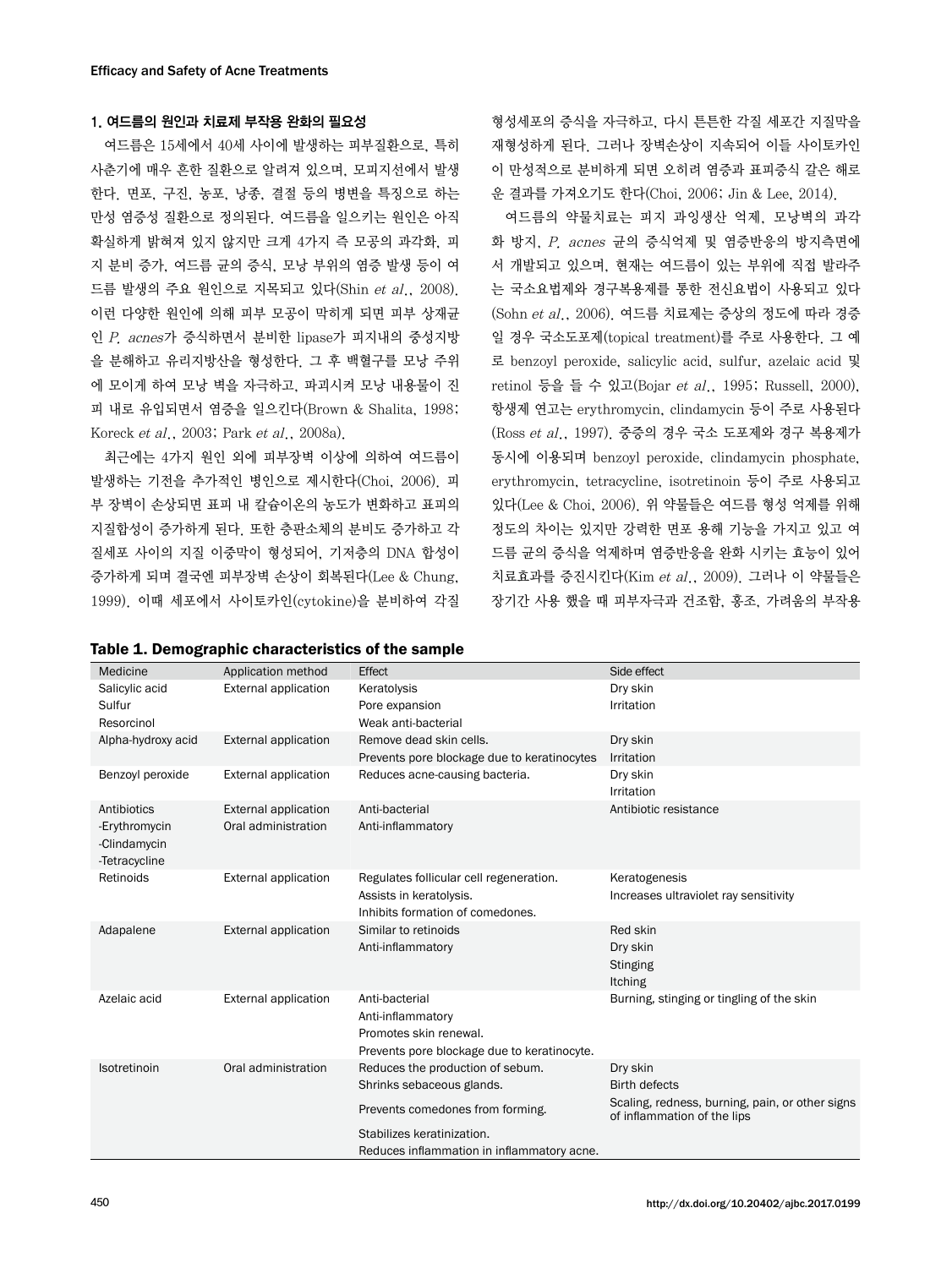을 유발하거나 내성이 발생하여 치료효과가 떨어질 수 있다. 이 외에 레티노이드의 기형 유발 가능성 및 P. acne의 항생제에 대 한 내성을 가질 확률 증가의 보고는 기존 치료의 한계로 여겨진 다(Kim & Lee, 2009; Suh et al., 2016). 여드름 치료제를 사 용함에 있어서 부작용으로 발생되는 자극 증상은 이미 여드름이 라는 피부질환 자체가 손상된 피부장벽을 가지고 있고 또한 여 드름 치료제의 기제로 사용된 성분이 피부장벽을 더욱 손상시키 는 역할을 함으로써 발생할 수 있다(Choi, 2006; Table 1).

### 2. P. acnes에 항균작용을 가지는 천연 추출물

#### 1) 동백나무

동백나무(Camellia japonica)는 동백나무과(Theaceae), 동 백속(Camelliae)에 속하는 상록교목으로 주로 남해안 및 도서지 역과 서쪽으로는 대청도, 동쪽으로는 울릉도까지 분포한다(Lee et al., 2005). 동백나무의 씨는 예로부터 전통적으로 중국에서 건위제와 항염증제로 사용되어 왔으며 줄기의 메탄올 추출물은 지질 및 산화 억제 등의 효과가 있음이 보고 되었다(Yoshikawa  $et$   $al.$ ,  $1994$ ). 피부질환을 유발하는 5종의 미생물에 대한 동백 나무 잎 추출물 항균효과 실험은 dimethyl sulfoxide (DMSO) 에 0.5, 1, 5 mg/mL로 희석하여 처리한 동백나무 잎 추출 물로 억제직경 및 최소성장저해농도(minimum inhibitory concentration, MIC)를 측정한 결과, 동백나무 잎 추출물의 P. acnes에 대한 항균효과는 0.25, 0.5, 1 mg/mL에서 각각 10.3, 13.6, 17.2 mm의 억제직경이 나타났으며, MIC는 19.72 μg/mL로 나타났다(Kim & Han, 2014). P. acnes에 대한 동백 나무 잎을 이용한 다른 실험의 연구결과로는 동백나무 잎 찐차 의 항균능을 실험하였으며, paper disc method와 agar plate method의 방법으로 실험을 하였다. 친수성 성분과 친유성 성분 으로 분획하여 실험한 결과로는 동백나무 잎 EtOAc 층에서는 항균능을 보이지 않았고, 친수성 동백나무 잎 찐차 추출물에서 뛰어난 항균능을 보여주었다. 100 μg/mL의 ampicillin의 clear zone 지름은 2.5 cm, 친수층의 경우 clear zone 지름은 1.9 cm였고, 동백나무 잎 친수층은 항생제인 ampicillin 대비 0.56 의 값을 보였다. P. acnes의 항균 정량화 실험에서는 친수성 동 백나무 잎 찐차 추출물에 대해 86.94% (standard deviation (S.D.)=20)의 항균능을 보였으며, 농도 및 처리양을 늘릴수 록 항균능이 향상되는 농도 의존적 경향을 보였다(Choi et al., 2012). 그 외에 동백나무잎 에탄올 추출물에서 Malassezia furfur (M. furfur)에 대하여 항균효과가 있으며(Kim & Han, 2014), 동백나무 잎•가지 추출물에서 nitric oxide (NO) 및 prostaglandin E2 (PGE2) 생성량을 유의적으로 억제하여 항염 효과(Kim et al., 2013), 항산화와 항암효과가 나타났다(Kim et al., 2010b).

2) 연

연(Nelumbo nucifera G.)은 수생식물 중 부엽식물에 속하는 쌍떡잎식물로써 아시아 남부, 북호주가 원산지이며 우리나라에 서도 주로 연못에서 자생하고 논밭에서 재배되기도 한다(Borsch & Barthlott, 1983; Dahlgren & Rasmussen, 1983). 연잎 에서 분리된 생리활성 성분으로는 nelumboside, nuciferine, coclaurine 등의 alkaloid류, galic acid와 methyl gallate 등 의 aromatic acid류 및 quercetin, isoquercitrin, hyperoside, rutin, kaempferol 등의 flavonoid 류가 있다(Cho et al., 2003a; Furukawa, 1966; Kashiwada et al., 2005). 연잎 50% ethanol 추출물은 P. acnes, Staphylococcus aureus (S. aureus), Staphylococcus epidermidis (S. epidermidis)  $\frac{6}{9}$  3 종의 균주에 대해 항균성이 가장 높게 나타났으며, paper disc diffusion 법을 이용하여 측정한 결과, P. acnes 균주에서는 12.31 mm으로 나타났다. MIC를 측정한 결과, 3가지 피부상재 균 중 S. aureus에 대한 50% ethanol 추출물의 MIC는 250 μg/ mL으로 항균활성이 가장 높았으며, P. acnes 균주에 대한 MIC 는 500 μg/mL으로 나타났다.

연잎 추출물은 염증 억제 및 피부 재생과 관련된 항산화 작 용을 나타낼 뿐만 아니라, RAW 264.7 세포를 이용한 세포실 험에서는 NO와 cyclooxygenase 2 (COX2)를 억제하는 항염 증 활성을 보고하였다(Lee et al., 2012a). 그 외에 연잎 추 출물의 tyrosinase 저해 효과(Yoo et al., 2015), 항산화 효 과 및 TYPE Ⅰ procollagen의 생합성 촉진효과, 특히 matrix metalloproteinase-1 (MMP-1) 생성 억제효과가 나타났다 (Yang et al., 2006).

#### 3) 산수유

산수유(Corni fructus)는 층층나무과(Cornaceae)에 속하 는 산수유나무(Cornus officinalis)의 과육으로 가을에 익은 붉 은색 열매의 씨를 제거하고 햇빛에 말려 건조한 과육을 말한다 (Chung et al., 1993). 예로부터 한의학에서 중요한 약제로 사 용되어 왔으며, 다뇨증, 요통, 이명, 폐결핵 등의 치료제로 간경 화, 신경에 좋고, 혈압하강, 항암 및 항균작용 등이 한의학에서 보고되고 있다(Seo et al., 1999). 산수유의 화학성분은 gallic acid, malic acid, tartaric acid, ursolic acid, morroniside, loganin, sweroside 등과 같은 배당체, tellimagrandin 1,2, 1,2,3-tri-O-galloyl-β-D-glucose, 1,2,6-tri-O-galloylβ-D-glucose, 1,2,3,6-tetra-O-galloyl-β-D-glucose, gemin D, 탄닌 성분으로 cornusin A-G, 2,3-di-O-galloyl-D-glucose, 1,7-di-Ogalloyl-D-sedoheptullose 등이 있다 (Tian et al., 2000; Toheu & Chiro, 1973). 산수유 에탄올 추 출물의 P. acnes 균주에 대한 MIC는 15.6 μg/mL으로 항균효 과를 나타냈으며, 염증성 사이토카인들의 mRNA 발현 감소 효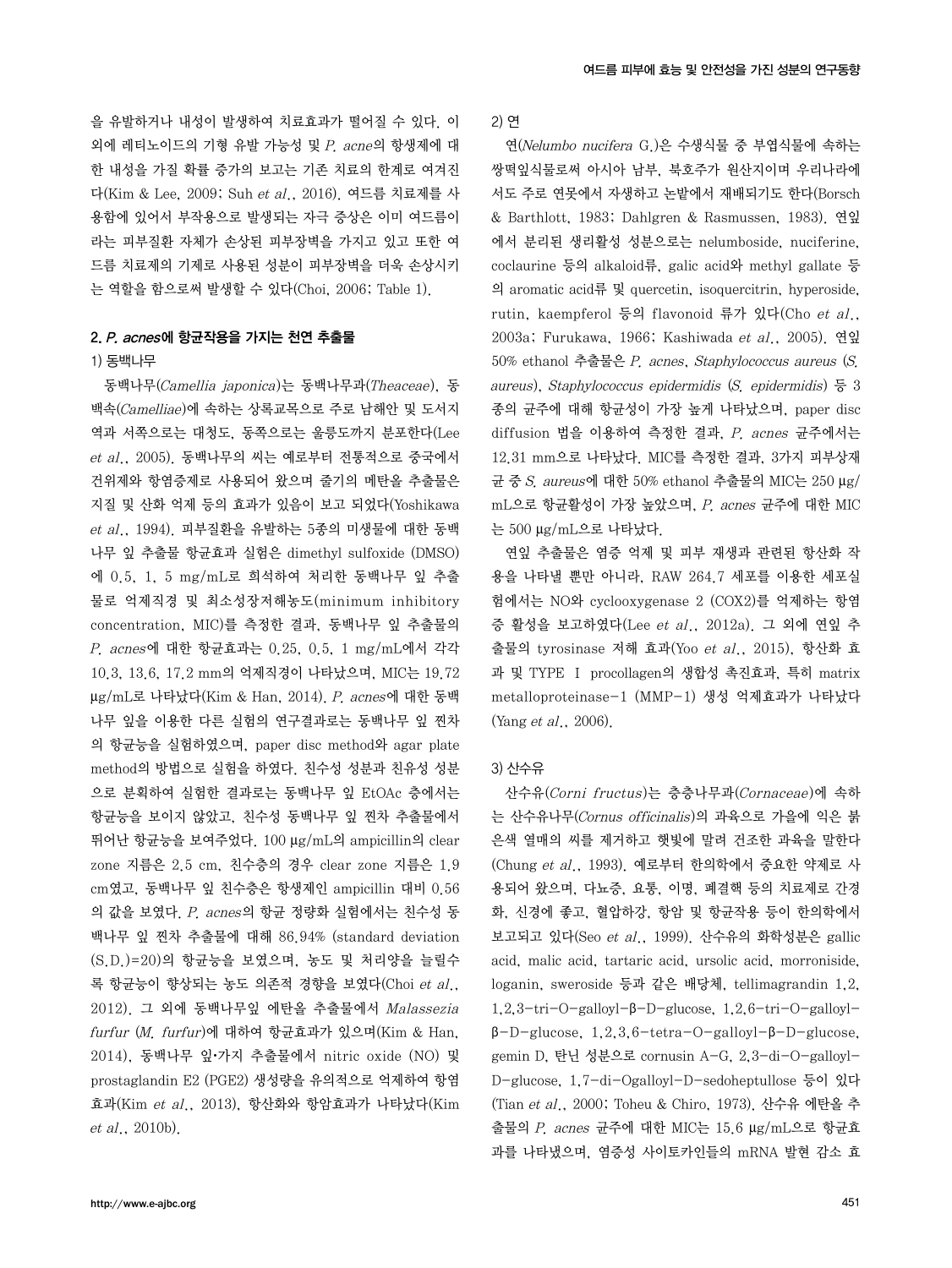과가 있었다. P. acnes로 유도된 염증성 유전자 COX2의 단백 질 발현은 산수유 추출물에 의해 감소효과가 나타나 염증억제 에 도움이 되는 결과를 보였다(Choi et al., 2015). 그 밖에 산수 유 추출물의 S. aureus, S. epidermidis 및 E. coli에 대한 항균 (Yang, 2016), B16/F10 melanoma 세포주의 멜라닌 색소 감소 (Yang et al., 2002), 항산화(Seo et al., 1999), 항암(Kwon et al., 2009) 효과 등이 보고 되었다.

### 4) 며느리배꼽

며느리배꼽(Persicaria perfoliata)은 원산지가 아시아 지역 인 마디풀과의 한 종류이다. 며느리배꼽은 예로부터 민간 치 료제로 해독제, 해열제, 이뇨제 등으로 사용되어 왔으며, 기침 이나 백일해 등 호흡기 질환에도 사용되어 왔다(Jang et al., 2003; Jovanovic et al., 1996). 며느리배꼽 추출물의 주요 성 분으로는 ferulic acid, vanillic acid, quercetin, caffeic acid, protocatechuic acid 등이 있다(Adachi et al., 2002; Ahn et al., 2009; Yang & Park, 2008). P. acnes에 대한 며느리배꼽 50% ethanol 추출물의 MIC는 0.5%이고, ethyl acetate 분획 은 0.25%로 나타났으며, S. aureus에 대한 며느리배꼽 추출물 중 ethyl acetate 분획의 MIC는 0.25%로, methyl paraben의 MIC 0.25%와 비교하여 동일한 항균활성을 나타내고 있다. 항산 화 활성과 항균활성 그리고 ethyl acetate 분획과 aglycon 분획 의 tyrosinase와 elastase의 저해 활성으로부터 며느리배꼽 추 출물의 항산화, 항노화 및 항균작용을 보고 하였다(Ahn et al., 2009).

#### 5) 민들레

민들레(Taraxacum mongolicum H.)는 국화과(Compositae) 에 속하는 다년초로(Cho et al., 2003b) 특히 폴리페놀화합 물 중 플라보노이드, 루테올린, 시나믹산, 쿠마린, 타락사스테 롤 등의 성분 및 엽록소와 비타민 C가 많이 함유되어 있다(Park et al., 2008b). 민들레는 진균바이러스를 억제하는 작용도 하 며 각기병 치료제, 목욕제품 등 화장품 원료로도 사용되며 비 타민 C외에도 아미노산 등의 영양물질이 함유되어 있기 때문 에 화장품 첨가제로 쓰이며, 유기산이 함유되어 있어 그 추출물 은 화장품의 방부제로도 쓰인다(Ju et al., 2004). 민들레의 항 균활성에 대한 연구로 4종의 여드름 균 Plasmodium ovale (P. ovale), P. acnes, Pseudomonas aeruginosa (P. aerujionsa), S. aureus를 이용한 실험에서 민들레의 에탄올 용매 추출물에 서는 P. ovale 균에서만 우수한 항균효과가 있었고 다른 3종 의 P. acnes, P. aerujionsa, S. aureus 균주에서는 증류수 용 매 추출물이 우수한 항균활성을 나타내었다. 민들레 에탄올 추 출물은 P. ovale균에서 63.98 mg/L, 민들레 증류수 추출물은 S. aureus균에서 66.86 mg/L로 가장 낮은 농도를 나타냈다

(Chan & Kim, 2011). 그 외에 tyrosinase 저해 활성, B16/F1 melanoma 세포주의 멜라닌 색소 감소효과가 나타났으며(Kang & Yoo, 2009), 활성화된 mast cell에서 발현하는 cytokine 인 interleukin 4 (IL4), interleukin 5 (IL5), interleukin 6 (IL6), interleukin 13 (IL13)의 생성을 억제함으로써 알레르 기 염증 반응을 효과적으로 조절되었다(Jang et al., 2012). 또 한 2,2-diphenylpicrylhydrazyl (DPPH) radical 소거능과 OH radical 소거능은 지상부 메탄올 추출물에서 가장 높게 나타났으 며, 결장암 및 위암에 대해 항암효과를 나타난 것으로 보고되었 다(Heo & Wang, 2008).

#### 6) 노근

노근(Phragmitis rhizoma)은 키가 큰 여러해살이 풀인 갈대 Phragmites communis Trin. (벼과, Gramineae)의 근경(根 莖)이다. 노근의 약리학적 효능은 해열작용, 진액 생성, 구토 억 제, 항암작용, 해독작용 등이 있으며 coixol의 성분이 다량 함유 되어 있어 항염 작용, 과산화물을 제거하는 항산화 작용, 배란유 발 작용, 항알러지 작용, 항히스타민 작용, 항경련제 작용을 보 고하고 있다(Kim et al., 1998; MO et al., 2013). 노근의 항균 효과에 대한 실험 결과로는 P. acnes 균주에 노근 열수 추출물 20.0 mg/disc로 처리 시, 8.2 mm 크기의 clear zone이 나타났 고, 에탄올 추출물로 처리했을 때 20.0 mg/disc에서 9.8 mm 크기의 clear zone이 나타났다. 노근 에탄올 추출물이 열수 추출 물 보다 항균력이 더 우수하게 나타났으며, 특히 S. epidermidis 와 P. acnes 균주의 항균활성이 S. aureus 균주 보다 약간 더 좋은 것으로 확인 되었다. P. acnes 균주는 5 가지 분획물 실험 중 ethyl acetate 분획물에서 좋은 활성이 있는 것으로 보고 되 었다(Mo & Oh, 2011). DPPH radical 소거능과 superoxide dismutase (SOD)유사 활성도는 에탄올 추출물이 높은 것으 로 나타나 항산화 효과도 높은 것으로 보고하였다(Mo et al., 2013).

#### 7) 선학초

선학초(Agrimonia pilosa)는 장미과에 속하는 다년생 숙근 초로서 북반구 온대와 브라질 및 남아메리카 둥에 10여종이 분 포하며, 우리나라에서는 들이나 길옆에 어느 지역에서나 잘 자 라는 식물로 짚신나물이라 부른다(Lee, 2006; Park & Lee, 2000). 선학초의 성분들은 전초에 agrimonin, agrimonolide, tormentic acid, ellagic acid 등이 있고 잎과 줄기에는 luteolin-7-glucoside이 함유되어 있다(Pei et al., 1990). 선학 초 메탄올 추출물 0.05%의 농도에서 paper disk dilution 법을 이용하여 측정한 결과, P. acnes, S. aureus, S. epidermidis, Bacillus subtilis (B. subtilis), Bacillus cereus (B. cereus) 5 종의 균주 중 P. acnes 균주에 36 mm로 항균성이 가장 높게 나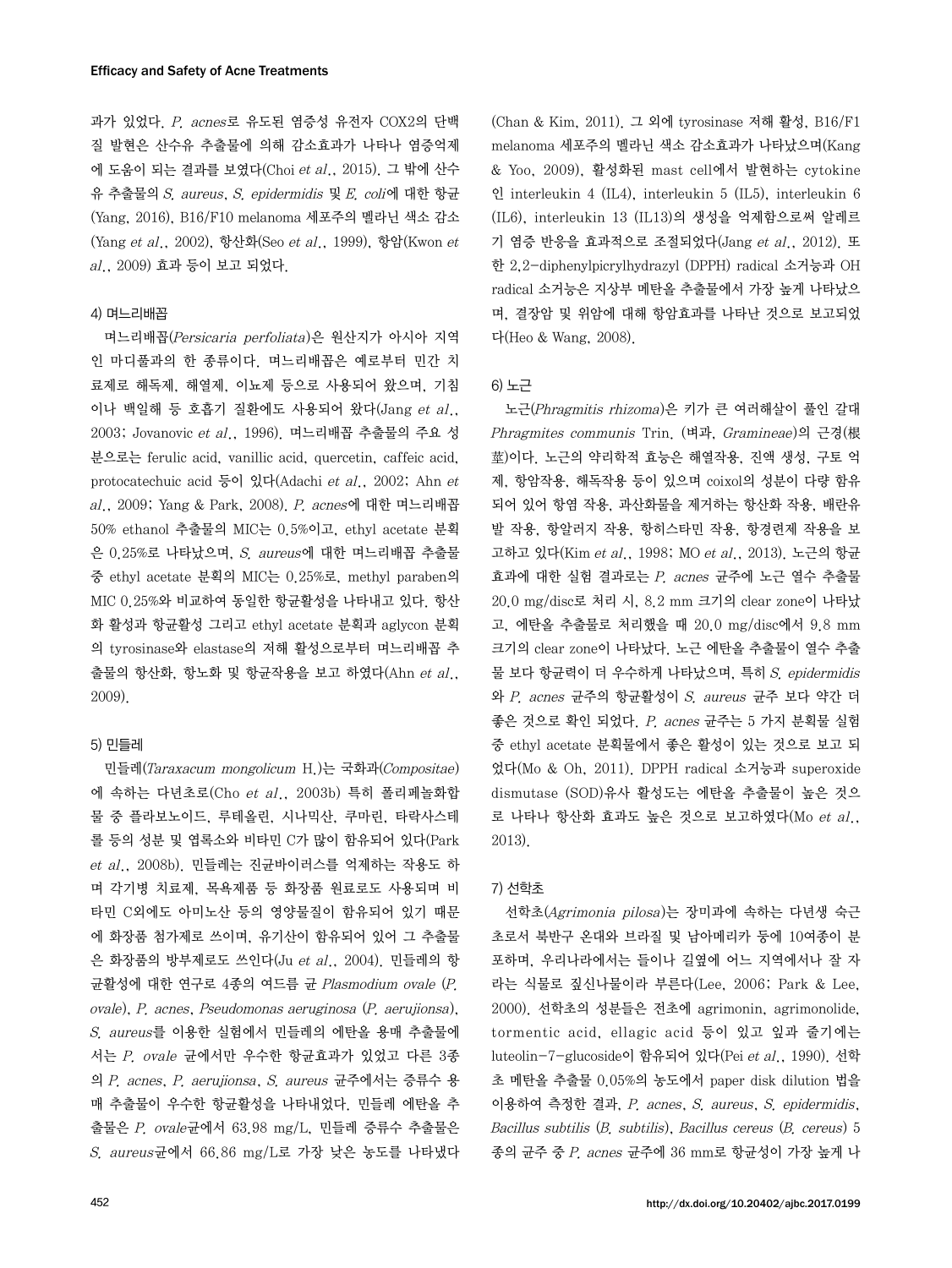타났으며, MIC는 50 μg/mL으로 나타났다(Kim et al., 2006). 그 외 tyrosinase 활성 억제(Kim et al., 2011b), tyrosinase 단 백질 및 mRNA 발현 억제(Kim et al., 2010a), NO, inducible nitric oxide synthase (iNOS) 및 COX2 억제, tumor necrosis factor alpha (TNFα), interleukin 1 beta (IL1β), IL6 염증반 응 억제 효과(Hwang et al., 2016), 항산화, 항암 효과가 보고 되었다(Min et al., 2008).

### 3. Essential oil

Essential oil은 아로마테라피에 주로 사용되는 천연식물성 정 유로서 여러가지 추출 방법을 통해 얻어진 방향성 오일 성분이다 (Lee et al., 2012b). Essential oil은 다양하게 응용하여 사용할 수 있는데 다양한 질병의 치료를 위한 보조요법 또는 마사지, 화 장품의 원료와 방향제 등으로 널리 사용된다.

#### 1) 라벤더

라벤더(Lavandula offcinalis) 오일은 지중해 지방에서 자생 하는 다생초본으로 주 산지는 프랑스, 스페인, 영국이다. 라벤더 는 심신의 안정과 밸런스를 유지시켜 불면증, 우울증 치료에 효 과적이며, 마음을 차분하게 하고 소염, 항 박테리아 작용이 있 어 피부 질환에 폭 넓게 사용하고 일광 화상, 상처치유에 효과 적이며 피지 분비 조절작용이 있어 여드름 피부에도 효과적으 로 사용 가능하다(Yoo & Na, 2010). 라벤더 오일의 성분으로 는 에스테르 성분인 linalyl acetate (48.00%)와 모노테르펜 알 코올 성분인 linalool (18.60%)이 가장 많은 구성 비율을 차지 하며, caryophyllene (3.10%), farnesene (2.01%)과 같은 세 스퀴테르페노이드 성분도 함유하고 있다. 또한 1.8-cineole (1.59%)과 같은 옥사이드 성분도 미량 함유하고 있음을 최근 연 구에서 확인하였다. 라벤더 10% 농도에서 P. acnes 균에 대해 4 mm 이상의 clear zone이 측정되어 항균효과가 나타났으며, P. ovale, C. albicans 균에서도 매우 우수한 항균활성이 나타났고, 1% 농도에서는 S. aureus 균에 대해 1.5 mm의 항균력이 나타 났다(Shin et al., 2012a). 그 외에 라벤더 에탄올 추출물에서 α-melanocyte-stimulating hormone (α-MSH)에 의하여 촉 진된 멜라닌의 생성과 수지상 돌기 형성 억제 효과, α-MSH에 의하여 증가된 tyrosinase 활성도와 tyrosinase mRNA 발현 감 소효과(Kim et al., 2008) 및 항산화 효과가 있다(Chae et al., 2011).

#### 2) 팔마로사

팔마로사(Palmarosa)의 학명은 Cymbopogon martini이 고, 과명(family)은 Poaceae 계열이며 인도 전통 의학에서는 열 을 내리거나 소화기 계통 질환에 쓰여왔다. 팔마로사는 방부, 해 열, 소화 촉진, 살균, 세포 자극과 세포 성장력으로 주름이나 여

드름 피부에 효과적이며 소화기계통에 대한 강장제로 장내 세균 중에 유해균에 대항하는 역할을 하여 위의 근육을 강화시키거나 식욕을 자극하고 수분 밸런스를 회복시켜 주어 건성 피부에 사 용하였다(Oh, 2000). 팔마로사의 주요 성분으로는 geraniol이 72.55%로 가장 많은 비중을 차지하며, b-citronellol 및 geranyl acetate가 주성분이고 이는 테르펜알콜류에 속한다. P. acnes에 대한 팔마로사의 항균효과를 확인해 본 결과, 팔마로사는 1% 및 10% 농도에서 모두 높은 항균력을 나타내었다. 팔마로사의 주요 성분인 geraniol도 1%와 10% 농도에서 높은 항균력을 보였고, 팔마로사의 주요 성분인 geraniol은 팔마로사의 항균력에 영향 을 미치는 것으로 예측되고 있다. 그 외에 Candida albicans (C. albicans)은 1%와 10% 농도, S. aureus은 10%의 농도에서 항 균력이 나타났으며, Escherichia coli (E. coli)에서도 항균력이 나타난 것으로 보고되었다(Lee et al., 2012b).

#### 3) 페퍼민트

페퍼민트(peppermint, Mentha piperita)는 유럽에서 주로 자 생하며 이 식물에서 추출한 essential oil은 연간 3,500톤 정도 의 큰 소비시장을 형성하고 있는 대표적인 허브오일이다(Hyun et al., 2015). 페퍼민트 오일은 페퍼민트 잎을 수증기로 증류하 여 추출한 것으로서, 주성분은menthol이 25-62%로 가장 많은 비율을 차지한다. 그 외 휘발성 오일(0.32-4%), menthon (13- 40%), methofman (1-4%) 및 limonene (0-25%)으로 구성되 어 있다(Ji et al., 2011). 그 중 menthol은 피부와 근육을 시원 하게 해주고 국지적인 진통효과가 강해 통증을 완화시키는 마사 지 오일이나 크림에 사용된다(Wilson, 2002). 페퍼민트는 항균 및 항 바이러스 작용, 항 종양 작용이 알려져 있다(Krystyna & Magdalena, 2014). 여드름 균을 대상으로 한 항균 실험에서도 P. acnes KCTC 3320 균주에 대해 52.8 mm로 가장 강한 단독 활성의 항균효과를 나타내었다(Min, 2015). 그 외에 항산화 및 항암효과가 보고되었다(Krystyna & Magdalena, 2014).

#### 4) 유칼립투스

유칼립투스(Eucalyptus globulus)는 도양과에 속하며 호주 에 자생하고 있는 나무로 가까운 주변국가 뉴기니와 인도네시 아 멀리는 필리핀에 극히 소수만이 자라고 있으며 몇 종류들 은 미국, 영국, 아프리카, 지중해, 중앙아시아, 중국 및 인도 대 륙에서 재배되고 있다. 유칼립투스의 주성분은 1,8-cineole과 α-terpineol 인데 1,8-cineole을 함유한 essential oil들의 효 과로는 항균, 항산화 및 항염 효과가 보고되어 있다 $(Ts$ ai et al., 2011). 유칼립투스는 예로부터 여러가지 감염증과 열병 치료에 사용되어 왔다. 또한 유칼립투스 오일은 감염, 화상, 상처, 염증 이 있거나 칙칙하고 정체된 피부에 효과가 있고, 머리를 맑게 해 주며 감정을 진정시키는 효과가 있다고 알려져 있다(Lee et al.,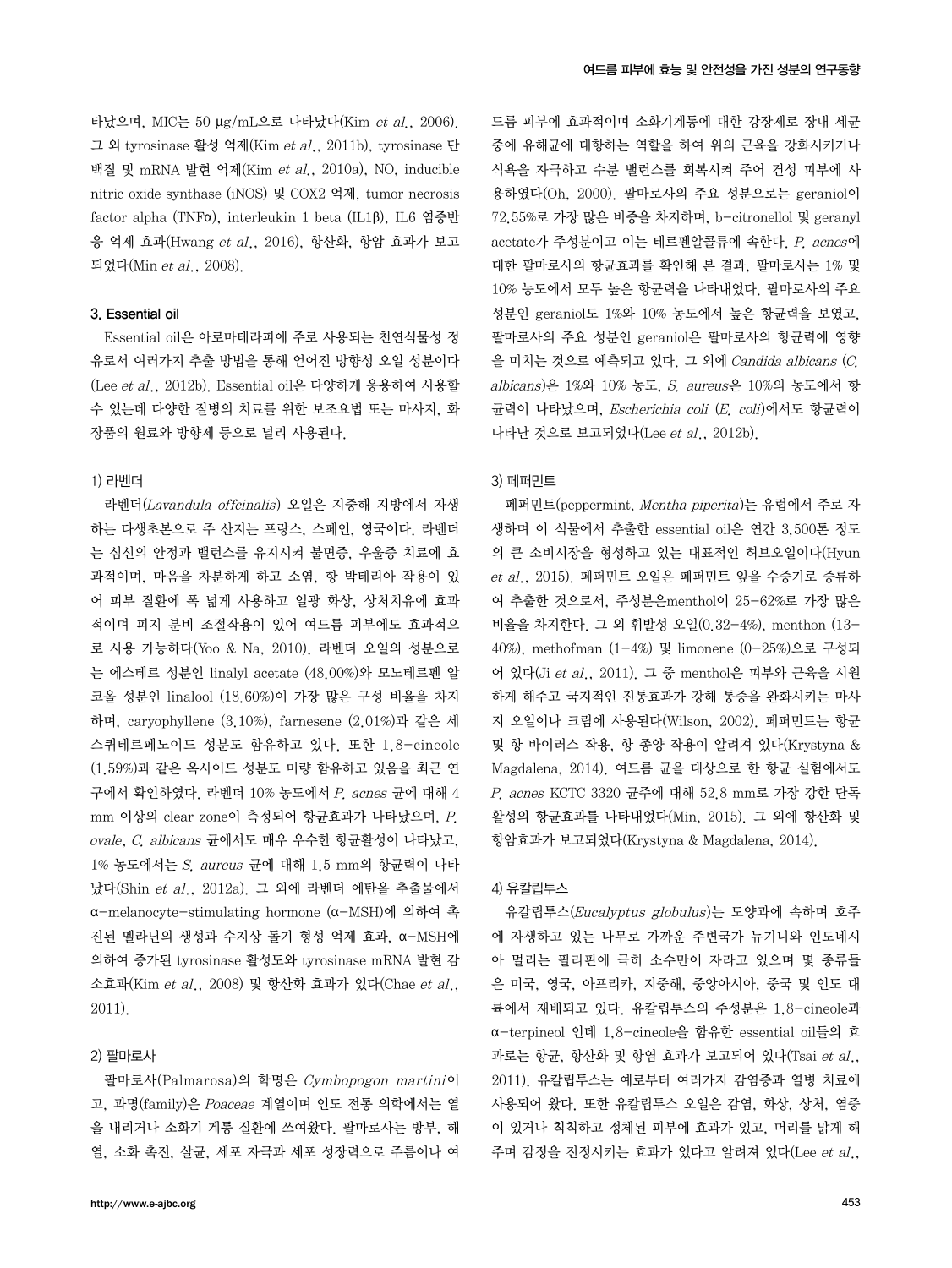2016). P. acnes에 대한 항균 실험으로는 유칼립투스 오일을 10, 25, 50%의 농도로 실험을 진행하였는데 50%의 농도에서 clear zone 크기가 각각 54.98 mm, 34.97 mm로 나타나 높은 항균력을 보임을 알 수 있었다. 또한 이 실험에서는 유칼립투스 오일을 단일로 사용했을 때보다 레몬오일과 혼합해서 사용했을 때 P. acnes에 대한 항균활성이 증대되었다(Kim et al., 2011c).

이처럼 다양한 식물 추출물과 essential oil은 여드름 균에 항 균활성을 나타낸다는 것을 확인할 수 있었다. 이 내용을 아래 Table 2에 정리하였다.

#### 4. 피부장벽의 정상화를 통한 여드름 피부의 개선

### 1) 세라마이드

여드름 개선을 위한 치료 보조요법으로 피부장벽의 강화 및 개 선을 주장하는 논문들이 있다. 피부장벽을 손상시키는 몇 가지 종류의 자극을 반복적으로 무모생쥐의 피부에 주었을 때 피부장 벽 손상과 함께 공통적으로 표피 증식이 일어나는 것을 확인하였 다. 이는 피부장벽이 손상되면서 각질형성세포가 사이토카인을 분비하고, 각질형성세포의 증식을 직접 자극함으로써 진피내 염 증세포에서 분비된 사이토카인에 의하여 각질형성세포의 DNA 합성이 증가되어 표피 증식을 초래한다. 이렇게 손상된 피부장벽

| Table 2. Effectiveness of natural plant extracts |  |  |
|--------------------------------------------------|--|--|
|--------------------------------------------------|--|--|

을 보이는 아토피 피부염 등의 치료 보조제로 사용되고 있는 가 성 세라마이드가 포함되어 multilamellar emulsion (MLE)형태 를 가지는 피부장벽 대체 치료(barrier replacement therapy)를 시행하였을 때, 면포의 육안적 크기를 줄이고 현미경적 구조도 줄이는 결과를 보였다(Choi, 2006).

#### 2) 프로폴리스

프로폴리스(propolis)는 꿀벌이 유해한 세균이나 바이러스로부 터 벌집을 보호하고 청결한 환경을 유지하기 위하여 수목에서 수 집한 수액에 밀랍이나 수액을 혼합시켜 만든 점착성이 있는 수액 상의 천연물질로, cinnamic acid, cinnamic alcohol, chrysin, methyl protocatechuic aldehyde, isovanillin, acacetin, pinostrobin-5-oxa-4,7-dimethoxyflavanone, 5,7-dioxo-3,4-dimethoxyflavone, 5-oxa-4,7 dimethoxyflavone 등 의 다양한 플라보노이드(flavonoids)와 폴리페놀(polyphenol) 이 세포막 강화, 세포 작용을 활성화하고, 콜라겐의 합성을 도 우며, 결합조직이나 혈관, 피부 등을 튼튼히 하는데 효과가 있 어 오래 전부터 유럽 지역에서 민간요법으로 알러지 비염과 천 식 및 여러 피부질환의 치료나 미용적인 목적으로 사용되어 왔다 (Lee et al., 2009). 프로폴리스 추출물 0.05% 농도로 처리했을

| Scientific name         | <b>Effects</b>                                                                                                                                                                                                                                                                                   |
|-------------------------|--------------------------------------------------------------------------------------------------------------------------------------------------------------------------------------------------------------------------------------------------------------------------------------------------|
| Lavandula offcinalis    | S. aureus, P. acnes, P. ovale, C. albican antibiosis effect, DPPH radical elimination, tyrosinase<br>inhibition activity, reduced tyrosinase mRNA expression, inhibition of dendrite formation by $\alpha$ -MSH                                                                                  |
| Cymbopogon martini      | P. acnes, C. albicans, S. aureus, E. coli anti-biosis effects                                                                                                                                                                                                                                    |
| Mentha piperita         | P. acnes anti-biosis, anti-oxidant, anti-cancer effect                                                                                                                                                                                                                                           |
| Eucalyptus globulus     | Anti-inflammatory, anti-oxidant, anti-infective, antibacterial                                                                                                                                                                                                                                   |
| Camellia japonica       | P. acnes, M. furfur anti-biosis effect, NO & PGE2 inhibition activity, DPPH radical elimination,<br>anticancer                                                                                                                                                                                   |
| Nelumbo nucifera G.     | P. acnes, S. aureus, S. epidermidis antibiosis effect, inhibition of ROS formation, NO & COX2<br>inhibition, DPPH radical elimination, xanthine oxidase inhibition, tyrosinase inhibition activity, reduced<br>protein expression and mRNA inhibition expression of MITF, TRP1, TRP2, tyrosinase |
| Corni fructus           | S. aureus, S. epidermidis, E. coli antibiosis effect, manifestation of IL1a, TLR2, activity of NF-KB,<br>DPPH radical elimination, melanin pigment reduction effect of B16/F10 melanoma cell line, anti-<br>cancer effect.                                                                       |
| Persicaria perfoliata   | S. aureus anti-biosis effect, free radical elimination, ROS inhibition, inhibition of tyrosinase and<br>elastase                                                                                                                                                                                 |
| Taraxacum mongolicum H. | P. ovale, S. aureus, P. aerujinosa anti-biosis effect, DPPH radical elimination, OH radical elimination,<br>tyrosinase inhibition activity, B16/F1 melanoma cytosis decreased melanin, inhibition of generation<br>of cytokine IL4, IL5, IL6, and IL13, anti-cancer effect                       |
| Phragmitis rhizoma      | S. epidermidis, P. acnes anti-biosis effect, DPPH radical elimination, SOD activity                                                                                                                                                                                                              |
| Agrimonia pilosa        | P. acnes antibiosis effect, DPPH radical elimination, tyrosinase active inhibition, inhibition of<br>tyrosinase protein and mRNA expression, NO and iNOS, COX2 inhibition, inhibition of inflammation in<br>$TNF\alpha$ , IL1 $\beta$ , IL6, anti-cancer effect                                  |

P. acnes, Propionibacterium acnes; P. ovale, Plasmodium ovale; C. albican, Candida albicans; DPPH, 2,2-diphenylpicrylhydrazyl; α-MSH, α-melanocyte-stimulating hormone; S. aureus, Staphylococcus aureus; E. coli, Escherichia coli; M. furfur, Malassezia furfur; NO, nitric oxide; PGE2, prostaglandin E2; S. epidermidis, Staphylococcus epidermidis; ROS, reactive oxygen species; P. aerujinosa, Pseudomonas aeruginosa; IL4, interleukin 4; IL5, interleukin 5; IL6, interleukin 6; IL13, interleukin 13; SOD, superoxide dismutase; iNOS, inducible nitric oxide synthase; COX2, cyclooxygenase 2; TNFα, tumor necrosis factor alpha; IL1 β, interleukin 1 beta; IL6, interleukin 6.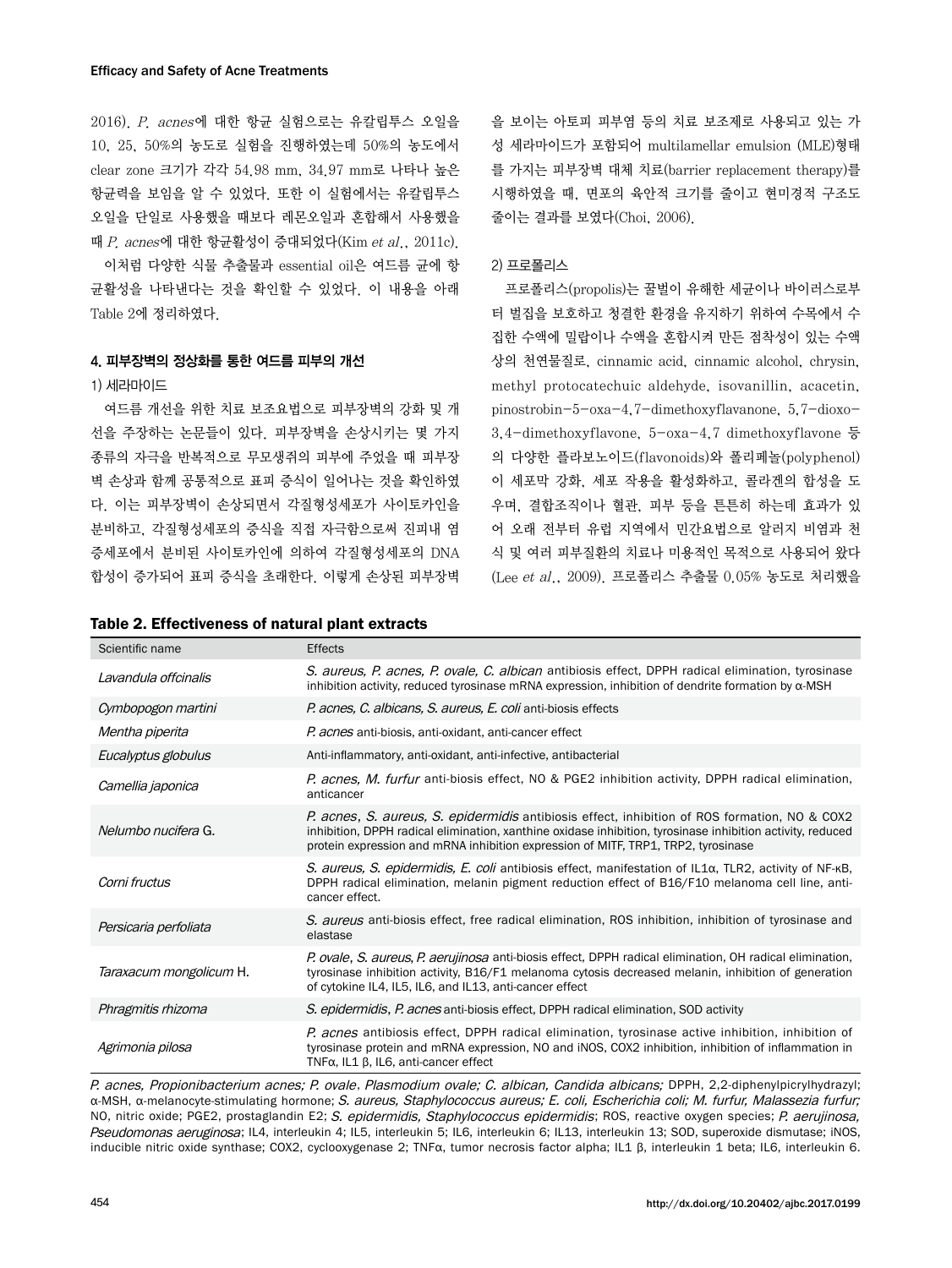때 P. acnes 항균활성이 현재 여드름 국소 치료제로 사용되는 1% clindamycin과 3% benzoyl peroxide와 비슷한 항균활성을 나타 낸 것으로 in vitro 실험 결과를 통해 보고한 것을 참고하여, 프 로폴리스 함유 하이드로겔 조성물을 3주간 아침, 저녁 2회씩 0.5 mL를 도포한 in vivo 실험 결과, 성인 여드름의 염증 완화, 붉은 자국 및 색소 침착 완화에 효과가 있는 것으로 보고 하였다. 또 한 경피수분손실량은 사용 1주후에는 감소량이 적었으나 2주, 3 주 후 지속적으로 감소하여 각각 2.9, 3.5, 4.0 및 4.3 g/h/m2 으로 급격히 감소하여 유의한 차이가 있는 것으로 확인하였고 이 실험결과는 프로폴리스 함유 하이드로겔 조성물의 사용으로 여드 름 피부의 장벽 기능이 개선되었음을 확인한 것으로 보고하였다 (Park et al., 2012).

#### 3) 표피성장인자

표피성장인자(epidermal growth factor, EGF)는 쥐의 침샘 에서 발견된 첫 성장인자이며, 각질세포의 표면과 모낭, 땀샘, 피 지샘의 세포에 발현된 표피성장인자 수용체(epidermal growth factor receptor, EGFR)에 신호전달 역할을 한다(Cohen, 1962; Nanney, 1990). 표피성장인자 억제 항암제를 사용할 경우 75- 100%에서 여드름 양상의 모낭염이 발생된다고 보고되고 있다. 표피성장인자는 지방형성을 억제하여 세포 내 중성 지방 농도를 낮춘다고 알려져 있으며, 재조합 인간 표피성장인자를 도포할 경 우, 여드름 발진이 임상적으로 호전되고, 여드름에 도포할 경우 피지 분비량이 감소하고, 피부 수분량이 증가한다고 알려져 있다 (Cohen, 1962; Sato et al., 2001; Shin et al., 2012b). EGF 함유 외용제를 하루에 두 번 여드름이 발생한 부위에 EGF 함유 컨트롤과 모이스처를 도포하도록 한 실험에서 피지량은 사용 전 528.24±583.68개에서 사용 2주 후 446.24±518.07개, 사용 4주 후 393.76±445.55 개로 감소하였다. 경표피수분손실량은 사용 전 19.41±5.35 g/h·m<sup>2</sup>에서 사용 2주 후 17.59±5.34 g/ h⋅m2 , 사용 4주 후 17.76±5.07 g/h⋅m2 로 감소하였다. 통계적 으로도 사용 전과 비교하여 사용 2주 후부터 유의하게 경표피수 분손실량이 감소하였고 피부 홍조, 개방/폐쇄 면포, 구진의 유의 한 감소를 확인하였다(Suh et al., 2016).

# **Conclusion**

본 논문은 최근 케모포비아 현상과 같은 화학제품의 전반적인 불안감에서 시작된 소비자들의 천연물 관심증가를 바탕으로 작성 되었다. 여드름 피부에 개선을 위해 부작용이 적은 안전한 천연 물질 혹은 대체물질을 이용한 연구 동향을 파악하고 여드름 항균 효과를 가진 천연물들의 효능에 대한 기초자료를 제공하고자 한 다.

활성에 대한 연구 즉 4종의 여드름 균인 P. ovale, P. acnes, P. aerujionsa, S. aureus를 이용한 실험에서 민들레의 에탄올 용매 추출물에서는 P. ovale 균에서만 우수한 항균효과가 있었고, P. acnes, P. aerujionsa, S. aureus에 대한 항균효과는 증류수 추 출물에서만 나타났다. 노근은 에탄올 추출물이 열수 추출물 보다 항균력이 더 우수하게 나타났으며, S. epidermidis와 P. acnes 균주의 항균활성이 S. aureus 균주 보다 약간 더 좋은 것으로 나 타났다. 선학초는 메탄올 추출물 0.05%의 농도에서 paper disk diffusion법을 이용하여 측정한 결과, P. acnes, S. aureus, S. epidermidis, B. subtilis, B. cereus 5종의 균주 중 P. acnes 균 주에 대한 항균성이 가장 높게 나타났다.

라벤더오일은 심신의 안정과 밸런스를 유지시켜 불면증, 우울 증 치료에 효과적이며, 마음을 차분하게 하고 소염작용, 항 박테 리아 작용이 있어 피부 질환에 폭 넓게 사용하고 일광 화상, 상 처치유에 효과적이며 피지 분비 조절작용이 있어 여드름 피부에 도 효과적으로 사용이 가능하다. 팔마로사는 실험을 진행한 모 든 농도에서 높은 항균력을 나타내었다. 팔마로사의 주요 성분 인 geraniol이 팔마로사의 항균력에 영향을 미치는 것으로 생각 된다. 페퍼민트는 항균 및 항 바이러스 작용, 항 종양 작용이 알 려져 있고 여드름 균을 대상으로 한 실험에서도 P. acnes KCTC 3320 균주에 대해 강한 항균효과를 나타내었다. 유칼립투스의 P. acnes에 대한 항균 실험에서 50% 농도의 유칼립투스 오일이 높 은 항균력을 보임을 나타내었다. 또한 유칼립투스 오일을 단일로 사용했을 때보다 레몬오일과 혼합해서 사용했을 때 P. acnes에 대해서 항균활성이 증대되는 것으로 보고되었다.

위의 천연 추출물과는 다른 방법으로 여드름 피부의 개선과 부 작용 및 자극이 적은 것으로 보고되는 성분은 피부장벽의 개선을 목적으로 하며, 아토피피부염 등의 치료 보조제로 사용되는 가 성 세라마이드가 포함되어 multilamellar emulsion 형태를 가 지는 피부장벽 대체 치료(barrier replacement therapy)제가 있 다. 이 성분을 도포하여 여드름 피부에 적용하였을 때에 면포의

동백나무 추출물로 피부질환을 유발하는 5 종의 미생물에 대 한 동백나무 잎 추출물 항균효과 실험은 억제직경 및 MIC를 측 정한 결과, 동백나무 잎 추출물의 P. acnes에 대한 항균효과가 있었다. 연잎 50% ethanol 추출물에서 paper disc diffusion 법 을 이용하여 MIC를 측정한 결과, 50% ethanol 추출물에서 항균 활성이 가장 높은 것으로 나타났다. 산수유는 에탄올 추출물에서 P. acnes에 대한 항균효과가 나타났으며, P. acnes에 의해 유발 된 NHEKs 세포주의 염증모델에서 IL1α, TLR2의 발현, NFκB 의 활성, COX2의 단백 발현이 염증매개물질에 대한 염증 억제 효과가 나타나 여드름 치료 및 예방에 실용성이 있음을 보고 하 였다. 며느리배꼽은 P. acnes와 S. aureus에 대한 항균 실험에 서 ethyl acetate 분획이 항균효과가 나타나 며느리배꼽추출물이 항균제로 응용될 수 있는 가능성을 시사하였다. 민들레의 항균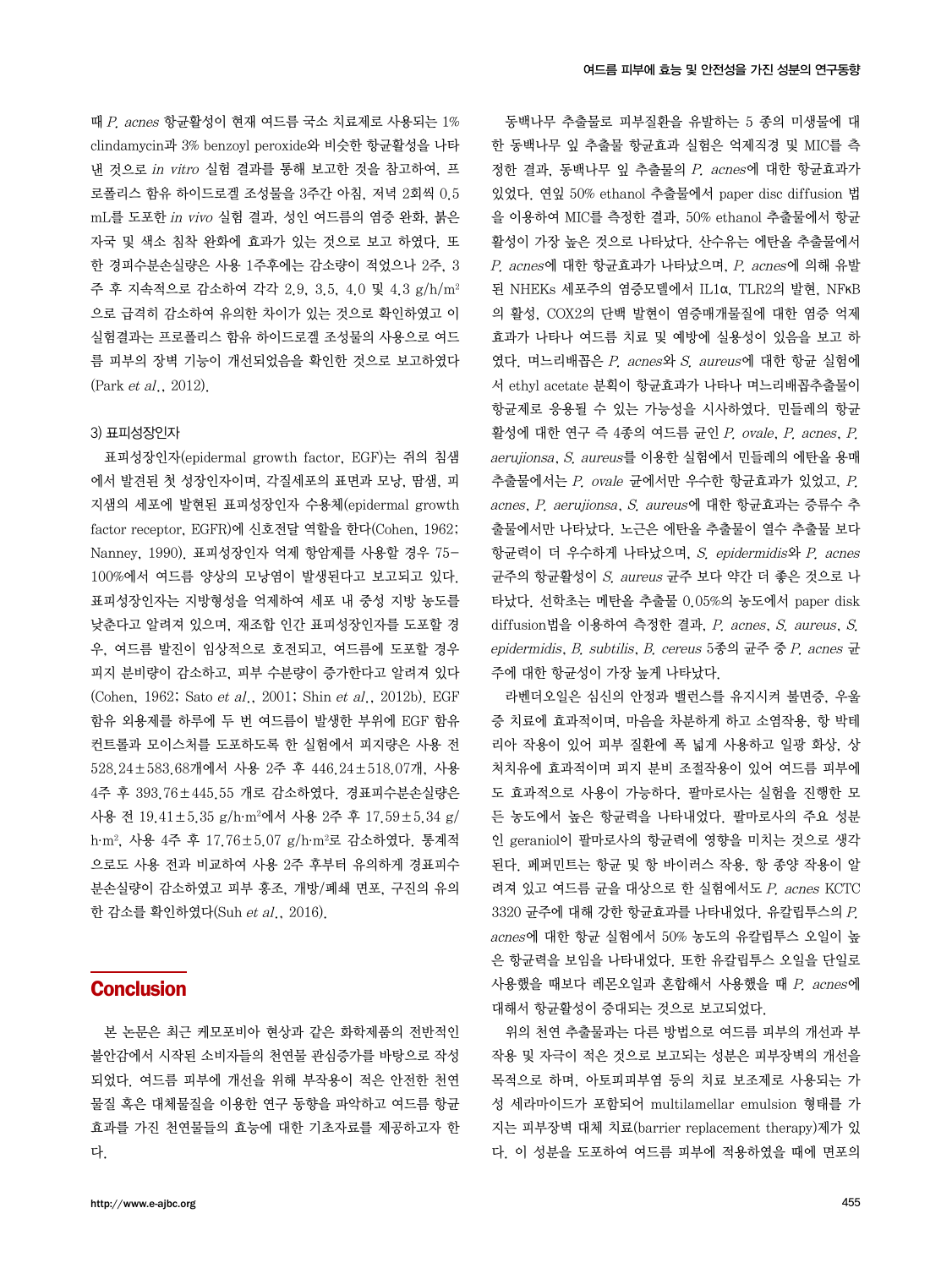육안적 크기 및 현미경적 구조도 줄이는 결과를 보였다. 프로폴 리스 추출물 효능은 0.05% 농도를 처리했을 때 항균활성이 현재 여드름 국소 치료제로 사용되는 1% clindamycin과 3% benzoyl peroxide와 비슷한 항균활성을 나타낸 것으로 보고하였다. 표피 성장인자는 지방형성을 억제하여 세포 내 중성 지방 농도를 낮춘 다고 알려져 있다. 재조합 인간 표피성장인자를 여드름 피부에 도포할 경우, 여드름양 발진이 임상적으로 호전되고, 피지분비량 의 감소와, 피부 수분량이 증가한다고 알려져 있다. 위의 내용을 종합해 볼 때 여드름의 항균활성이 있는 천연추출물이나 천연성 분 그리고 피부의 장벽을 개선시켜 수분균형을 유지하게 해주는 성분들을 여드름 피부에 적용했을 때 치료제 만큼의 효과가 있을 것으로 생각된다.

다양한 천연추출물과 essential oil 들이 여드름 균에 항균효 과를 나타내고 있고 여드름 치료제로 사용되는 성분들의 부작용 에 대응하기 위해 피부장벽과 피부의 면역을 개선 할 수 있는 다 른 대체 성분들의 연구가 활발하게 이루어지고 있지만 현재 여드 름에 사용되고 있는 치료제와 천연추출물 및 대체성분의 비교연 구는 부족한 실정이다. 앞으로 여드름 화장품이 기능성화 되는 추세에 따라 안전성과 안정성이 확보된 기존 치료제와 천연추출 물의 비교 연구가 필요하며, 보다 효과적으로 항 여드름 균 효과 가 있고 부작용이 없는 추출물 및 대체 성분에 대한 연구가 지속 적으로 이루어져야 할 것이다.

# **References**

- Adachi Y, Akamatsu H, Horio T. The effect of antibiotics on the production of superatigen from Staphylococcus aureus isolated from atopic dermatitis. Journal of Dermatological Science, 28: 76-83, 2002.
- Ahn YJ, Kim SY, Ok JH, Wang H, Park CH, Kim SH, Heo YS, Jeon YH, Park SN. Antioxidant activity of Persicaria perfoliata extracts. Journal of the Society of Cosmetic Scientists of Korea, 35: 235-241, 2009.
- Bojar RA, Cunliffe WJ, Holland KT. The short-term treatment of acne vulgaris with benzoyl peroxide: effects on the surface and follicular cutaneous microflora. British Journal of Dermatology, 132: 204-208, 1995.
- Borsch T, Barthlott W. Classification and distribution of the genus Nelumbo adans (Nelumbonaccae). Beitrage zur Biologie der Pflanzen, 68: 421-450, 1983.
- Brown SK, Shalita AR. Acne vulgaris. Lancet, 351: 1871- 1876, 1998.

Chae IG, Yu MH, Kim HI, Lee IS. Anti-inflammatory and anti-

oxidative activity of methanol extract from Terminalia chebula Retz., Lavandula spica L., and Dalbergia odorifera T. in RAW 264.7 cells. Journal of Life Science, 21: 561-567, 2011.

- Chan GY, Kim HJ. Antimicrobial effects of extracts of Taraxacum officinale H. on acnes strains. Intentional Journal of Complementary, Integrative and Alternative Medicine, 7: 3-16, 2011.
- Cho EJ, Yokozawa T, Rhyu DY, Kim SC, Shibahara N, Park JC. Study on the inhibitory effects of Korean medicinal plants and their main compounds on the 1,1-diphenyl-2-picrylhydrazyl radical. Phytomedicine, 10: 544-551, 2003a.
- Cho SY, Oh YJ, Park JY, Lee MK, Kim MJ. Effect of dandelion (Taraxacum officinale) leaf extracts on hepatic antioxidative system in rats fed high cholesterol diet. Journal of the Korean Society of Food Science and Nutrition, 32: 458-463, 2003b.
- Choi EH. Pimples and skin barrier. The Journal of Skin Barrier Research, 8: 42-46, 2006.
- Choi JY, Song SY, Lee HH. Antibacterial and antiinflammatory activity of *Corni Fructus* ethanol extract in Propionibacterium acnes. Asian Journal of Beauty and Cosmetology, 13: 623-630, 2015.
- Choi MH, Ryu EM, Oh DS, Shin HJ. Improvement of acne condition in skin care using Camellia japonica L. extracts. Asian Journal of Beauty and Cosmetology, 10: 661-672, 2012.
- Chung SR, Jeune KH, Park SY, Jang SJ. Toxicity and lectins constituents from the seed of Cornus officinalis. Korean Journal of Pharmacognosy, 24: 177-182, 1993.
- Cohen S. Isolation of a mouse submaxillary gland protein accelerating incisor eruption and eyelid opening in the new-born animal. Journal of Biological Chemistry, 237: 1555-1562, 1962.
- Dahlgren R, Rasmussen FN. Monocotyledon evolution: characters and phylogenetic estimation. Evolutionary Biology, 16: 255-395, 1983.
- Furukawa H. On the alkaloids of Nelumbo nucifera Gaertn. XII. alkaloids of loti embryo. Yakugaku Zasshi, 86: 75- 77, 1966.
- Han SH, Woo NRY, Lee SD, Kang MH. Antioxidaitve and antibacterial activities of endemic plants extracts in Korea. Korean Journal of Medicinal Crop Science, 14: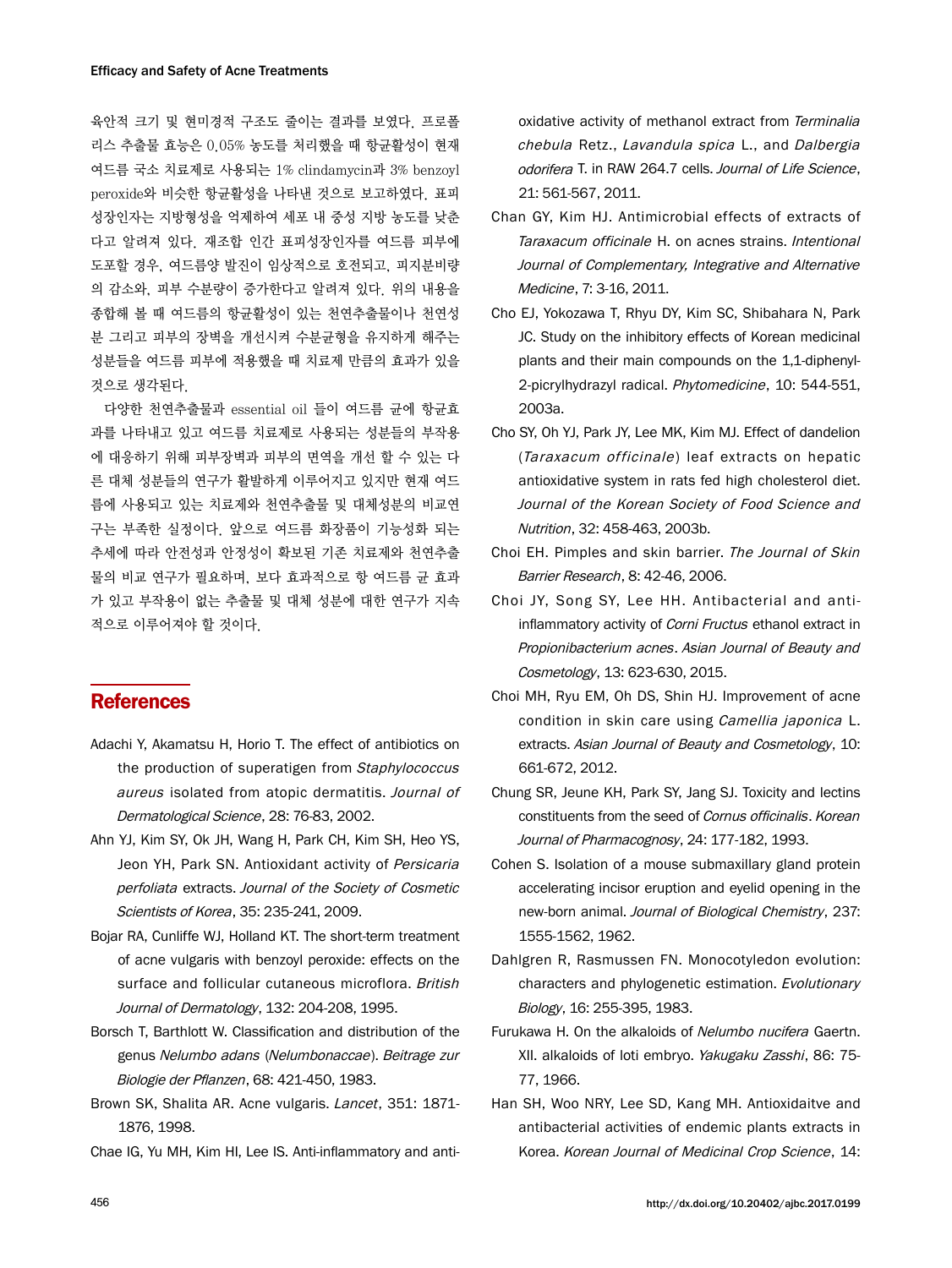49-55, 2006.

- Heo SI, Wang MH. Antioxidant activity and cytotoxicity effect of extracts from Taraxacum mongolicum H. Korean Journal of Pharmacognosy, 39: 255-259, 2008.
- Hwang JH, Nam JH, Kim WK, Bae HS. Effects of agrimoniae herba 30% ethanol extract on LPS-induced inflammatory responses in RAW264.7 macrophage cells. The Korea Journal of Herbology, 31: 63-69, 2016.
- Hyun HB, Boo KH, Kang HR, Cho SK. Analysis of mint essential oils from Jeju island, Korea by gas chromatographymass spectrometry and headspace-gas chromatographymass spectrometry. Applied Biological Chemistry, 58: 175−181, 2015.
- Jang MH, Choi JS, Bae NY, Ahn TW. Effects of TAM (Taraxacum mongolicum) on Th2 cytokine production in MC/9 mast cells. Journal of Sasang Constitutional Medicine, 24: 54- 65, 2012.
- Jang SY, Ryu SY, Kim SD. Antifungal activity of plant extracts against Pityrosporum ovale and Candida albicans. Korean Journal of Pharmacognosy, 34: 303-307, 2003.
- Ji JR, Choi YM, Song DY, Choe HS, Na CS, Shim KS. Effect of feeding peppermint (Mentha piperita L.) powder on meat quality and fatty acid composition in finishing Korean native black pigs. Korean Journal for Food Science of Animal Resources, 31: 224-231, 2011.
- Jin SP, Lee DH. Epidermal structure and skin barrier. The Journal of Skin Barrier Research, 16: 5-12, 2014.
- Jovanovic SV, Steenken S, Hara Y, Simic MG. Reduction potentials of flavonoid and model phenoxyl radicals. which ring in flavonoids is responsible for antioxidant activity? Journal of the Chemical Society, Perkin Transactions 2, 11: 2497-2504, 1996.
- Ju YS, Kim KY, Jang SH. Beauty donguibogam. SungBoSa, Seoul, p149, 2004.
- Kang JR, Yoo SM. A study on effect on skin whitening action in Taraxacum platycarpum fractions. Asian Journal of Beauty and Cosmetology, 7: 199-206, 2009.
- Kashiwada Y, Aoshima A, Ikeshiro Y, Chen YP, Furukawa H, Itoigawa M, Fujioka T, Mihashi K, Cosentino LM, Morris-Natschke SL, Lee KH. Anti-HIV benzylisoquinoline alkaloids and flavonoids from the leaves of Nelumbo nucifera, and structure-activity correlations with related alkaloids. Bioorganic & Medicinal Chemistry, 13: 443- 448, 2005.
- Kim BJ, Lee SJ. Aesthetic dermathlogy. Yeomungak publishing, Seoul, pp124-127, 2009.
- Kim CM, Shin MG, An DG, Lee KS. The encyclopedia of oriental herbal medicine. Jungdam publishing, Seoul, pp955-958, 1998.
- Kim DH, An BJ, Lee JY, Whitening activities of the Agrimonia pilosa L. extracts. Applied Biological Chemistry, 54: 284- 289, 2011b.
- Kim DS, Kim YM, Woo WH, Mun YJ. Study of inhibitory effect of melanogenesis and antioxidant activity of Agrimonia pilosa Ledeb. Journal of Physiology & Pathology in Korean Medicine, 24: 236-241, 2010a.
- Kim HJ, Lee DJ, Ku JJ, Choi K, Park KW, Kang SH, Moon C, Lee PJ. Anti-inflammatory effect of extracts from folk plants in Ulleung island. Korean Journal of Plant Resources, 26: 169-177, 2013.
- Kim HJ, Lim HW, Kim BH, Kim HS, Choi SW, Yoon CS. Studies on the anti-acne effect of Agrimonia pilosa Ledeb. Journal of the Society of Cosmetic Scientists of Korea, 32: 53-58, 2006.
- Kim HM, Jang YM, Han KS, Moon DW, Mun YJ, Woo WH. Effect of the ethanol extract from Lavandula vera on α-MSH induced melanogenesis. Journal of Physiology & Pathology in Korean Medicine, 22: 1444-1448, 2008.
- Kim HS, Lee HY, Lee JN, Joo CG, Choi TB. The effects of antimicrobial properties of manuka oil and improvement of acne. Journal of the Korean Society of Cosmetology, 17: 245-256, 2011a.
- Kim JH, Jeong CH, Shim KH. Antioxidative and anticancer activities of various solvent fractions from the leaf of Camellia japonica L. Korean Journal of Food Preservation, 17: 267-274, 2010b.
- Kim JH, Kim MJ, Choi SK, Bae SH, An SK, Yoon YM. Antioxidant and antimicrobial effects of lemon and eucalyptus essential oils against skin floras. Journal of the Society of Cosmetic Scientists of Korea, 37: 303- 308, 2011c.
- Kim N, Lim YH, Park SW, Nam ES. Antimicrobial activities of the anti-acne compounds from natural sources. Microbiology and Biotechnology Letters, 37: 80-84, 2009.
- Kim YR, Han JS. Antimicrobial effects of Camellia japonica leaf extract on skin disease-related microorganisms and its antioxidative activity. Journal of Investigative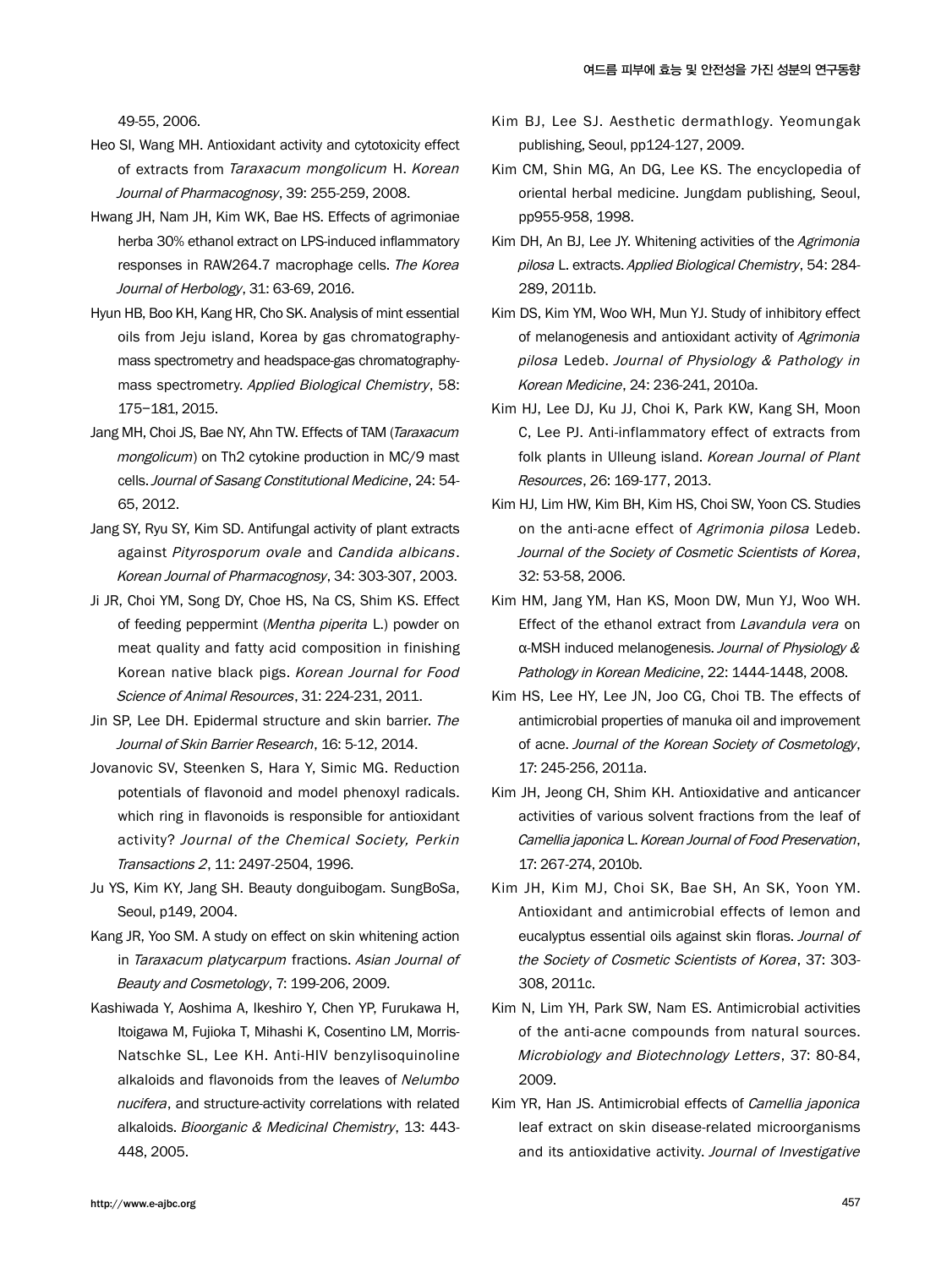Cosmetology, 10: 13-19, 2014.

- Koreck A, Pivarcsi A, Dobozy A, Kemény L. The role of innate immunity in the pathogenesis of acne. Dermatology, 206: 96-105, 2003.
- Krystyna SW, Magdalena W. Preparative separation of menthol and pulegone from peppermint oil (Mentha piperita L.) by high-performance counter-current chromatography. Phytochemistry Letters, 10: xciv-xcviii, 2014.
- Kwon SH, Yang HS, Kim JY, Park KW, Shon MY, Kang KS, Shim KH, Seo KI. Biological activities of ethanol extract from Corni fructus. Journal of the Korean Society of Food Science and Nutrition, 38: 287-291, 2009.
- Lee CM, Park HJ, Lee SY, Oh KS. The effects of propolis administration and maximal exercise on acute inflammatory responses and immune functions in adult women. The Korean Journal of Growth and Development, 17: 41-49, 2009.
- Lee EJ, Lee SH, Lim MH. Antimicrobial and antioxidative activities of essential oil-focused on Palmarosa (Cymbopogen martini) and Geranium (Pelargonium graveolens ). Journal of the Korean Society of Cosmetology, 18: 136-143, 2012b.
- Lee KS Choi JS. Biochemical properities, isolation & identification of Propionibacterium acnes picked from acne lesion. Fashion & Textile Research Journal, 8: 571- 576, 2006.
- Lee SH, Chung TS. Understanding the skin barrier. The Journal of Skin Barrier Research, 1: 8-21, 1999.
- Lee SJ, Lee EH, Shin JH, Kim SS, Kim NK, Choi E, Seo SR. Eucalyptus globulus extracts inhibit Propionibacterium acnes-induced inflammation signaling. Korean Journal of Microbiology, 52: 421-427, 2016.
- Lee SS, Imm JY, Han YS. The improvement effect of Lotus leaf extracts on acne skin. Asian Journal of Beauty and Cosmetology, 10: 405-413, 2012a.
- Lee SY, Hwang EJ, Kim GH, Choi YB, Lim CY, Kim SM. Antifungal and antioxidant activities of extracts from leaves and flowers of Camellia japonica L. The Korean Journal of Medicinal Crop Science, 13: 93-100, 2005.

Lee YN. Flora of Korea. Kyohaksa, Seoul, p302, 2006.

Min KJ, Song JW, Cha CG. The antioxidative and antitumor activity of extracts of Agrimonia pilosa. Journal of Food Hygiene and Safety, 23: 149-156, 2008.

- Min YH. Antibacterial activity of essential oil blends against Propionibacterium acnes . Journal of Investigative Cosmetology, 11: 215-223, 2015.
- Mo JH, Oh SJ, A study on P. Rhizoma extract's anti-micobial activity and cytotoxicity. Asian Journal of Beauty and Cosmetology, 9: 167-178, 2011.
- Mo JH, Oh SJ, Kim KR. Comparison on the antioxidative activity of ethanol and hot water extracts of Phragmitis rhizoma. Journal of the Korean Society of Cosmetology, 19: 809-814, 2013.
- Nanney LB. Epidermal and dermal effect of epidermal growth factor during wound repair. Journal of Investigative Dermatology, 94: 624-629, 1990.
- Oh HG, Aromatherapy. Yangmoon, Seoul, pp82-95, 2000.
- Park CH, Lee JY, Lee GW, Cho YH. The alleviating effect of moisturizer with propolis extracts on the adult acne inflammation and redness. Journal of Investigative Cosmetology, 8: 17-23, 2012.
- Park JH, Lee CK. The encyclopedia medicinal plants. Shinil books, Seoul, p559, 2000.
- Park JY, Park CM, Kim JJ, Song YS. Hepatoprotective activity of Dandelion (Taraxacum officinale) water extract against D-Galactosamine-induced hepatitis in Rats. Journal of the Korean Society of Food Science and Nutrition, 37: 177-183, 2008b.
- Park SS, Sung SH, Ryu YB, Cho YU, Choi YJ, Park KH, Gal SW. Growth inhibition of Propionibacterium acnes by mycelial culture broth of Paecilomyces japonica in the mulberry leaf extract. Journal of Mushrooms, 6: 32-37, 2008a.
- Pei YH, Li X, Zhu TR. Studies on the structure of a new ellagic acid glycoside from the root-sprouts of Agrimonia pilosa Ledeb. Acta Pharmaceutica Sinica, 25: 798-800, 1990.
- Ross JI, Eady EA, Cove JH, Jones CE, Ratyal AH, Miller YW, Vyakrnam S, Cunliffe WJ. Clinical resistance to erythromycin and clindamycin in cutaneous Propionibacteria isolated from acne patients is associated with mutations in 23S rRNA. Antimicrobial Agents and Chemotherapy, 41: 1162-1165, 1997.
- Russell JJ. Topical therapy for acne. American Family Physician, 61: 357-360, 2000.
- Sato T, Imai N, Akimoto N, Ito A, Sakiguchi T, Kitamura K. Epidermal growth factor and 1α, 25-dihydroxyvitamin D3 suppress lipogenesis in hamster sebaceous gland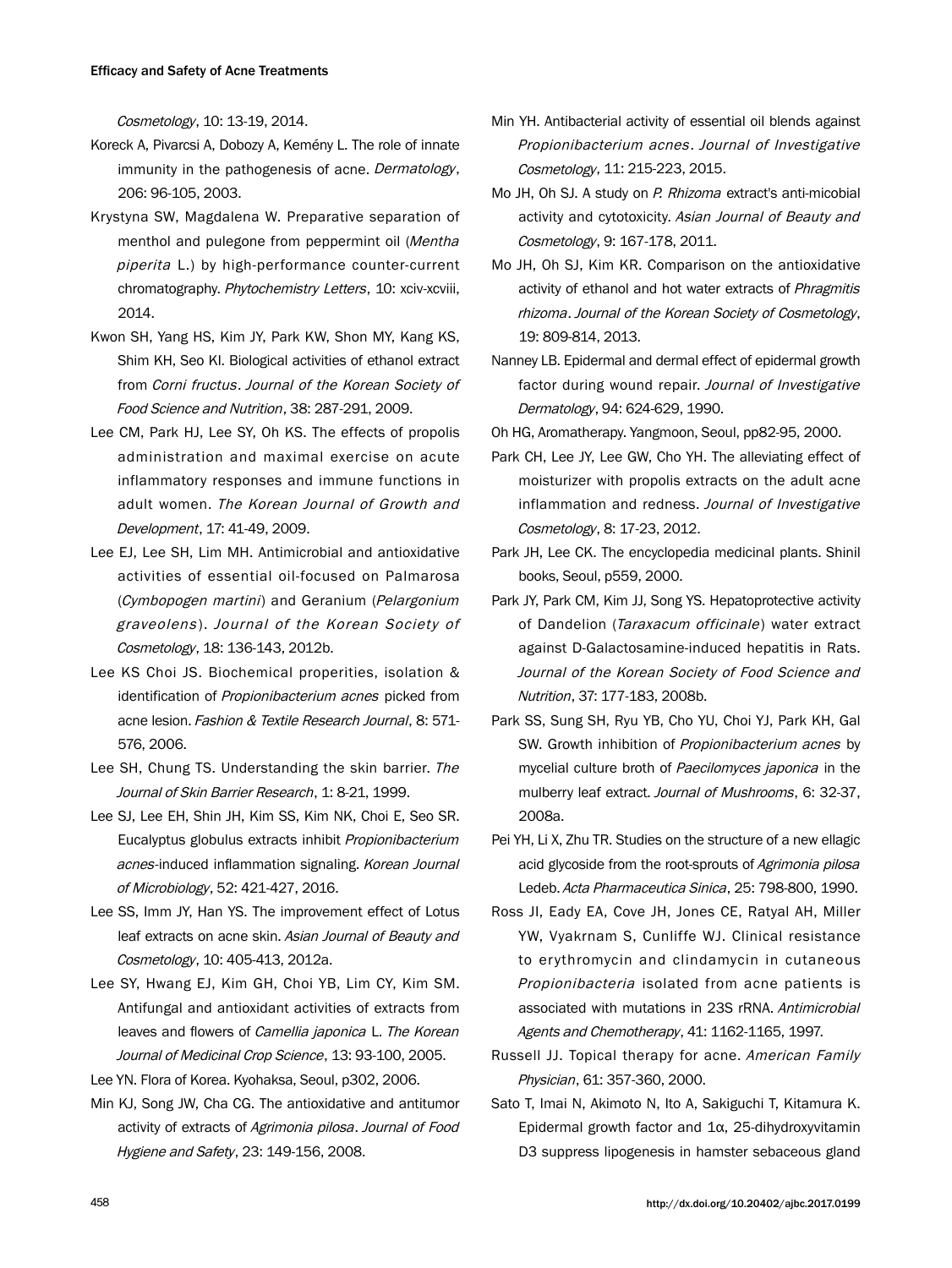cells in vitro. Journal of Investigative Dermatology, 117: 965-970, 2001.

- Seo KI, Lee SW, Yang KH. Antimicrobial and antioxidative activities of Corni Fructus extracts. Korean Journal of Food Preservation, 6: 99-103, 1999.
- Shin JU, Park JH, Cho BC, Lee JH. Treatment of epidermal growth factor receptor inhibitor-induced acneiform eruption with topical recombinant human epidermal growth factor. Dermatology, 225: 135-140, 2012b.
- Shin KH, Lee HS, Kim GC. Sebum of creation and acne. The Journal of Skin Barrier Research, 10: 56-60, 2008.
- Shin YH, Kim HJ, Lee JY, Cho YJ, An BJ. Major compound analysis and assessment of natural essential oil on anti-oxidative and anti-microbial effects. Journal of Life Science, 22: 1344-1351, 2012a.
- Sohn HY, Kim YS, Kum EJ, Kwon YS, Son KH. Screening of anti-acne activity of natural products against Propionibacterium acnes. Microbiology and Biotechnology, 34: 265-272, 2006.
- Suh JH, Hyun MY, Jang SE, Choi SY, Kim MN, Kim BJ. Efficacy and safety of topical application of epidermal growth factor (EGF) for Korean acne patient. Journal of the Society of Cosmetic Scientists of Korea, 42: 111-118, 2016.
- Toheu E, Chiro TH. Constituents of Cornus officinalis. Yakugaku Zasshi, 93: 30-36, 1973.
- Tsai ML, Lin CC, Lin WC, Yang CH. Antimicrobial, antioxidant, and anti-inflammatory activities of essential oils from five selected herbs. Bioscience, Biotechnology, and Biochemistry, 75: 1977–1983, 2011.
- Tian G, Zhang T, Yang F, Ito Y. Separation of gallic acid from Cornus officinalis Sieb. et Zucc by high-speed countercurrent chromatography. Journal of Chromatography A, 886: 309-312, 2000.
- Wilson R. Aromatherapy: essential oils for vibrant health and beauty. Avery, A member of Penguin Putnam Inc, New York, pp107-109, 2002.
- Yang HJ, Park SN, Component analysis of Suaeda asparagoides extracts. Journal of the Society of Cosmetic Scientists of Korea, 34: 157-165, 2008.
- Yang HO, Choi WY, Jeon BH, Baek SH, Chun HJ. Water extract from Cornis Fructus regulates melanogenesis in B16/ F10 melanoma. Journal of Physiology & Pathology in Korean Medicine, 16: 818-822, 2002.
- Yang JC. A study on the cosmetic preservative effects of Cornus officinalis seed extracts. Journal of Oil & Applied Science, 33: 333-341, 2016.
- Yang WM, Kim HM, Chang MS, Park W, Kim WN, Kim SW, Choi DG, Lee HC, Kim YK, Park SK. Effects of ethanol extract of Nelumbo nucifera leaves on anti-oxidation and type I procollagen expression in CCD-986sk cells. The Korean Journal of Oriental Medical Prescription, 14: 67-75, 2006.
- Yoo DH, Joo DH, Lee SY Lee JY. Antioxidant effect of Nelumbo nucifera G. leaf extract and inhibition of MITF, TRP-1, TRP-2, and tyrosinase expression in a B16F10 melanoma cell line. Journal of Life Science, 25: 1115-1123, 2015.
- Yoo YS, Na MS. Inhibitory effect on acne using anti-bacteria of lavender essential oil in adolescents. Asian Journal of Beauty and Cosmetology, 8: 1-12, 2010.
- Yoshikawa M, Harada E, Murakami T, Matsuda H, Yamahara J, Murakami N. Camelliasaponins B1, B2, C1 and C2, new inhibitors of ethanol absorption in rats from seeds of Camellia japonica L. Chemical and Pharmaceutical Bulletin, 42: 742-744, 1994.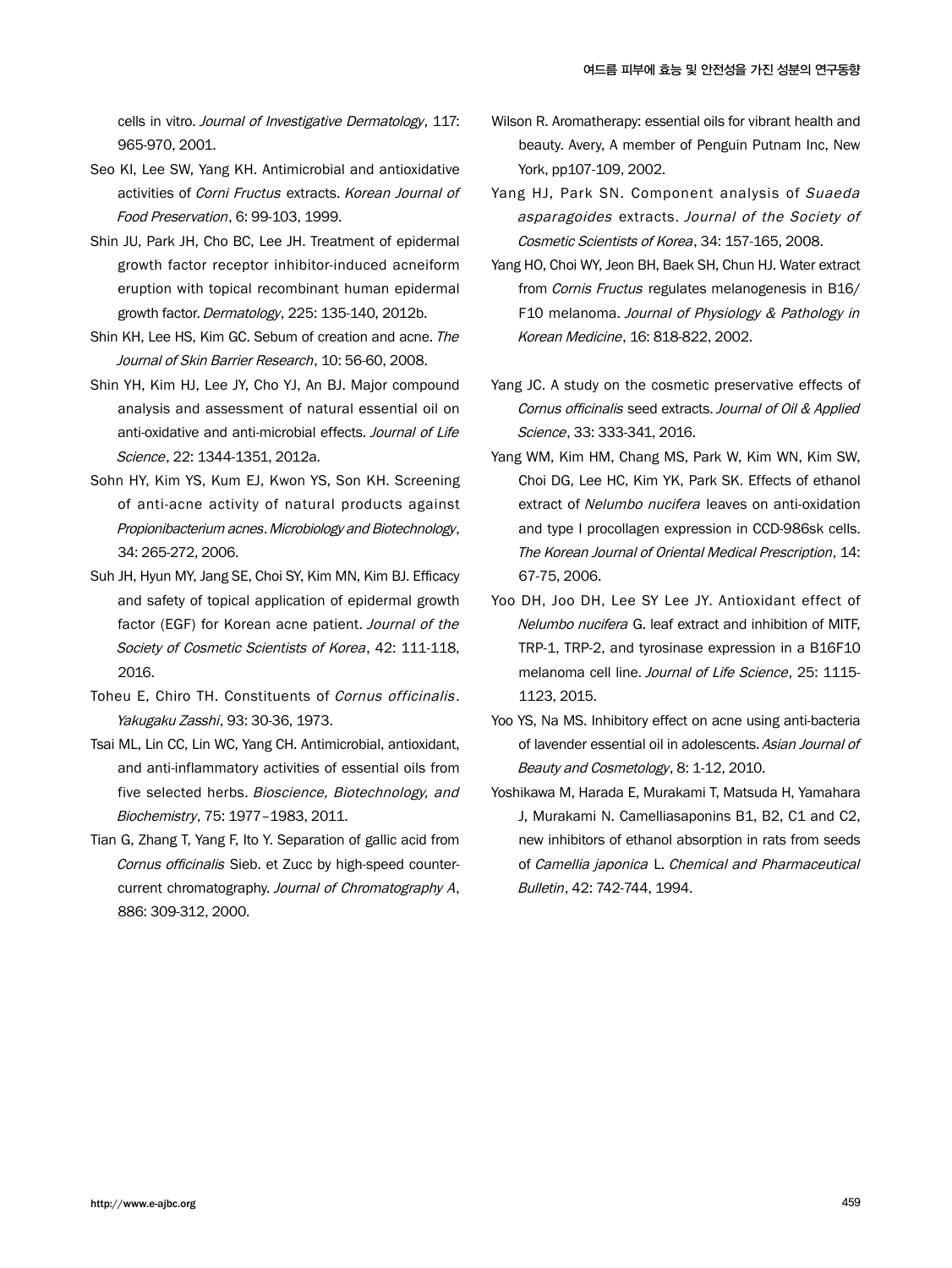## 국문초록

# 여드름 피부에 효능 및 안전성을 가진 성분의 연구동향

이주연, 손효정\* 건국대학교 화장품공학과, 서울, 한국

본 연구의 목적은 여드름 피부에 효능 및 안전성을 가진 성분에 대한 연구 동향을 알아보는데 있다. '여드름'은 만성 염증성 모낭염 질환이다. 여드름 균은 여드름 발생에 있어 염증 과정뿐만 아니라 코메돈(comedones)의 형성에 있어서 중요한 역할을 한다. 지금까 지, 일반적인 여드름 치료의 주요한 방법으로는 구강 항생제, 항염증제, 레티노이드 등이 있었다. 하지만 이런 약물들의 장기간 사 용은 피부자극, 건조, 홍조, 가려움과 내성 발생 등의 부작용을 유발하여 이를 대체할 수 있는 천연물 혹은 대체 성분에 대한 연구가 꾸준히 이어지고 있다. 특히 이 중에서도 박테리아 활동을 억제하는 자연 추출물은 기존 여드름 치료 약물의 부작용을 줄이면서도 여드름 균에 대한 효과가 입증되었다. 여드름 균에 대한 항균활성을 가지면서도 안전한 성분들로는 라벤더(Lavandula offcinalis), 팔마로사(Cymbopogon martini), 유칼립투스(Eucalyptus globulus), 페퍼민트(Menthapiperita), 동백나무(Camellia japonica), 연(Nelumbo nucifera G.), 산수유(Corni fructus), 며느리배꼽(Persicaria perfoliate), 민들레(Taraxacum mongolicum H), 노근 (Phragmitis rhizome), 선학초(Agrimonia pilosa), ceramide, propolis, epidermal growth factor (EGF) 등이 있었다. 앞으로 더 많은 연구를 통해 여드름 균 저해 활성이 있는 천연 추출물과 대체성분을 활용 가능하도록 기존 치료제와 비교하여 연구해 볼 필요성이 있다.

핵심어: 여드름 균, 식물 추출물, 항균, 표피성장인자, 피부장벽

### 참고문헌

강정란, 유선미. 민들레분획물이 미백활성에 미치는 효과에 대한 연구. 아시안뷰티화장품학술지, 7: 199-206, 2009.

- 김나래, 임영희, 박설웅, 남은실. 천연물유래 여드름 치료제제의 항균활성 측정. 한국미생물∙생명공학회지, 37: 80-84, 2009.
- 김대성, 김영목, 우원홍, 문연자. 선학초 추출물의 멜라닌합성 억제 및 항산화효과. 동의생리병리학회지, 24: 236-241, 2010a.
- 김범준, 이상주. 에스테틱 피부과학. 여문각, 서울, pp124-127, 2009.
- 김영례, 한진섭. 동백나무 잎 추출물의 피부질환균에 대한 항균효과와 항산화 활성. 대한미용학회지, 10: 13-19, 2014.
- 김지혜, 김민정, 최수기, 배승희, 안성관, 윤영민. 레몬 및 유칼립투스 에센셜오일의 피부 상재균에 대한 항산화 및 항균 효 과. 대한화장품학회지, 37: 303-308, 2011c.

김진희 정창호, 심기환. 동백나무 잎 용매분획물의 항산화 및 항암 활성. 한국식품저장유통학회지, 17: 267-274, 2010b. 김창민, 신민교, 안덕균, 이경순. 중약대사전. 정담 출판사, 서울, pp955-958, 1998.

- 김현숙, 이혜영, 이재남, 주철규, 최태부. 마누카 오일의 항균효과와 여드름 개선 효과. 한국미용학회지, 17: 245-256, 2011.
- 김현주, 임혜원, 김보현, 김학수, 최신욱, 윤창순. 선학초 추출물의 항여드름 균 효능 연구. 대한화장품학회지, 32: 53- 58, 2006.
- 김현준, 이동준, 구자정, 최경, 박광우, 강신호, 문철, 이평재. 울릉도 민속식물 추출물의 항염증 효과. 한국자원식물학회 지, 26: 169-177, 2013.
- 김호민, 장영미, 한규수, 문대원, 문연자, 우원홍. 라벤더 에탄올 추출물이 α-MSH 유도 멜라닌 생성에 미치는 효과. 동의 생리병리학회지, 22: 1444-1448, 2008.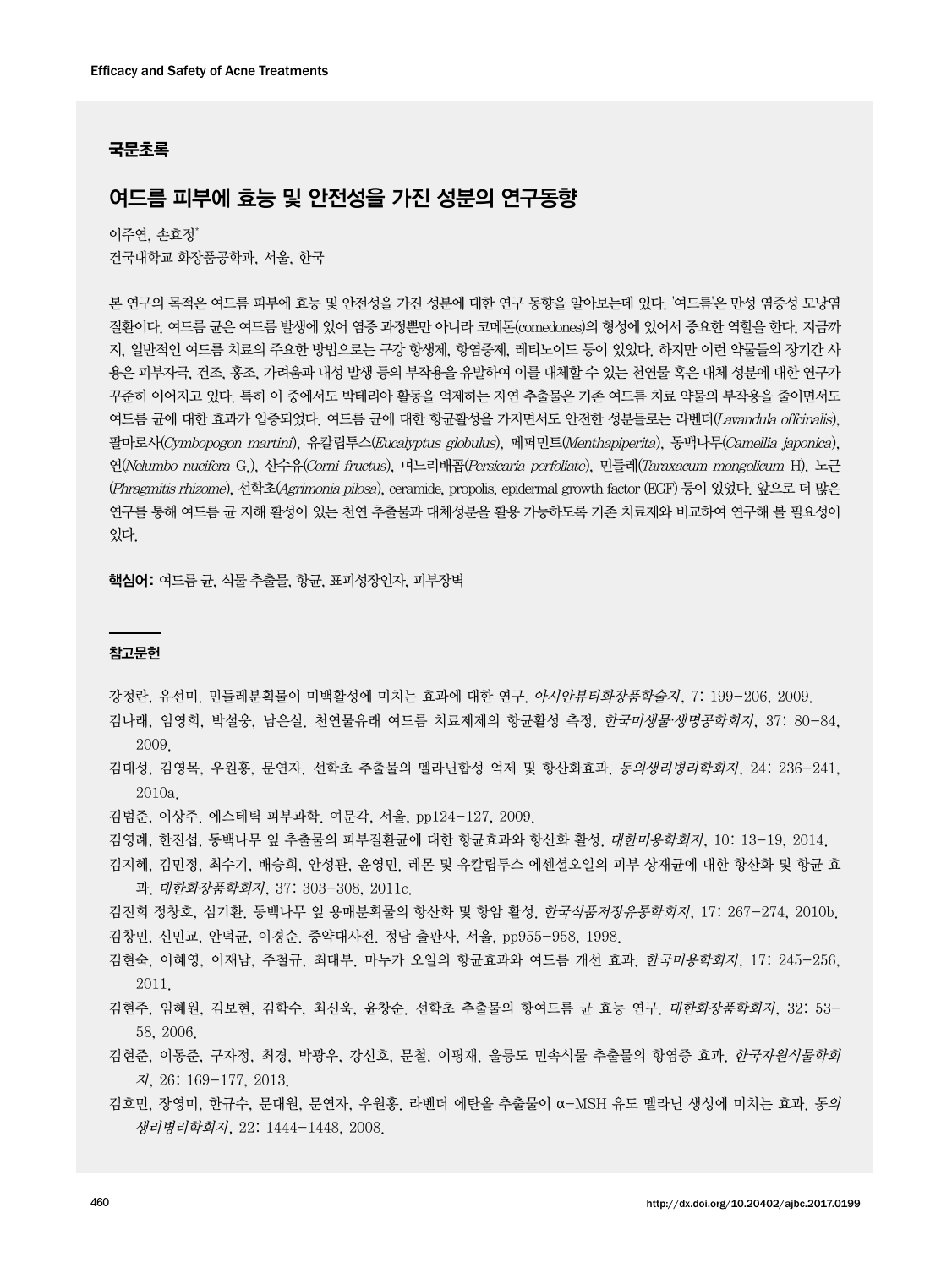- 권승혁, 양희선, 김재용, 박경옥, 손미예, 강갑석, 심기환, 서권일. 산수유 에탄올 추출물의 생리활성. 한국식품영양과학회 지, 38: 287-291, 2009.
- 모정희, 오수정. 노근 추출물의 항균력 및 세포독성 관한 연구. 아시안뷰티화장품학술지, 9: 167-178, 2011.
- 모정희, 오수정, 김경란. 노근 에탄올과 열수 추출물의 항산화 활성비교. 한국미용학회지, 19: 809-814, 2013.
- 민경진, 송진욱, 차춘근. 선학초 추출물의 항산화 및 항암활성. 한국식품위생안전성학회지, 23: 149-156, 2008.
- 민유홍. 에센셜 오일 배합물의 Propionibacterium acnes에 대한 항균활성. 대한미용학회지, 11: 215-223, 2015.
- 박상상, 성숙희, 류영배, 조용운, 최영주, 박기훈, 갈상완. 뽕잎 추출물배지를 이용한 눈꽃동충하초(Paecilomyces japonica) 균사체 배양액의 여드름 균(Propionibacterium acnes) 생육억제 효과. 한국버섯학회지, 6: 32-37, 2008a.
- 박종희, 이종규. 상용약용식물도감. 신일상사, 서울, p559, 2000.
- 박지영, 박충무, 김진주, 송영선. D-Galactosamine으로 유발된 간손상에 대한 민들레 열수추출물의 예방효과. *한국식품* 영양과학회지, 37: 177-183, 2008b.
- 박초희, 이주연, 이계원, 조영호. 프로폴리스 추출물 함유 하이드로겔 조성물의 성인 여드름 염증 및 홍조완화 효과. 대한 미용학회지, 8: 17-23, 2012.
- 서권일, 이상원, 양기호, 산수유 추출물의 항균 및 항산화성, *한국식품저장유통학회지*, 6: 99-103, 1999.
- 서준혁, 현무열, 장성은, 최선영, 김명남, 김범준. 한국인 여드름 환자에서 표피성장인자가 함유된 외용제의 피부 적용에 대한 유효성 및 안전성 평가. 대한화장품학회지, 42: 111-118, 2016.
- 손호용, 김영숙, 금은주, 권윤숙, 손건호. 피부 여드름 치료제 개발을 위한 천연물의 항균활성 검색. 한국미생물∙생명공학 회지, 3: 265-272, 2006.
- 신경훈, 이혜숙, 김관철. 피지 생성과 여드름. 한국피부장벽학회지, 10: 56-60, 2008.
- 신유현, 김현정, 이진영, 조영제, 안봉전. 천연 에센셜 오일의 주요 구정물질 분석과 항산화 및 항균 효과에 관한 연구. 생 명과학회지, 22: 1344-1351, 2012a.
- 안유진, 김선영, 옥주형, 왕현, 박창화, 김성호, 허윤석, 전영희, 박수남, 며느리배꼽 추출물의 항산화 활성. *대한화장품학* 회지, 35: 235-241, 2009.
- 양웅모, 김향미, 장문석, 박완수, 김원남, 김산웅, 최동기, 이학철, 김윤경, 박성규. 연잎 에탄올 추출물이 피부 주름에 미 치는 영향. 대한한의학 방제학회지, 14: 67-75, 2006.
- 양재찬. 산수유 종자 추출물의 화장품 방부효능에 관한 연구. 오*일 및 응용과학 학회지,* 33: 333-341, 2016.
- 양현옥, 최원형, 전병훈, 백승화, 천현자. 산수유 물추추물이 B16/F10 melanoma세포주의 멜라닌 생성에 미치는 영향. 동의생리병리학회지, 16: 818-822, 2002.
- 양희정, 박수남. 나문재 추출물의 성분 분석. 대한화장품학회지, 34: 157-165, 2008.
- 오흥근. 오흥근 박사의 향기요법. 양문, 서울, pp82-95, 2000.
- 유단희, 주다혜, 이수연, 이진영. 연잎 추출물의 항산화 활성 및 멜라노마 세포(B16F10)에서 MITF, TRP-1, TRP-2, tyrosinase의 발현 저해 효과. *생명과학회지*, 26: 1115-1123, 2015.
- 유명심, 나명순. 라벤더 에센셜 오일의 항균력을 이용한 청소년 여드름 억제효과. 아시안뷰티화장품학술지, 8: 1-12, 2010.
- 이경숙, 최정숙. 여드름병변에서 채취한 Propionibacterium acnes의 분리, 동정 및 생화학적 특성 연구. *한국의류산업학* 회지, 8: 571-576, 2006.
- 이솔지, 이은혜, 신진학, 김선숙, 최은미, 서수련, 유칼립투스 추출물의 Propionibacterium acnes에 의해 유도되는 염증 반응 억제효과. 미생물학회지, 52: 421-427, 2016.
- 이승헌, 정태석. 피부장벽의 이해. 한국피부장벽학회지, 1: 8-21, 1999.
- 이선숙, 임지영, 한영숙. 연잎 추출물의 여드름 피부 개선 효과. 아시안뷰티화장품학술지, 10: 405-413, 2012.
- 이숙영, 황은주, 김지혜, 최영복, 임채영, 김선민. 동백나무 잎과 꽃 추출물의 항미생물 활성 및 항산화 효과. *한국약용작*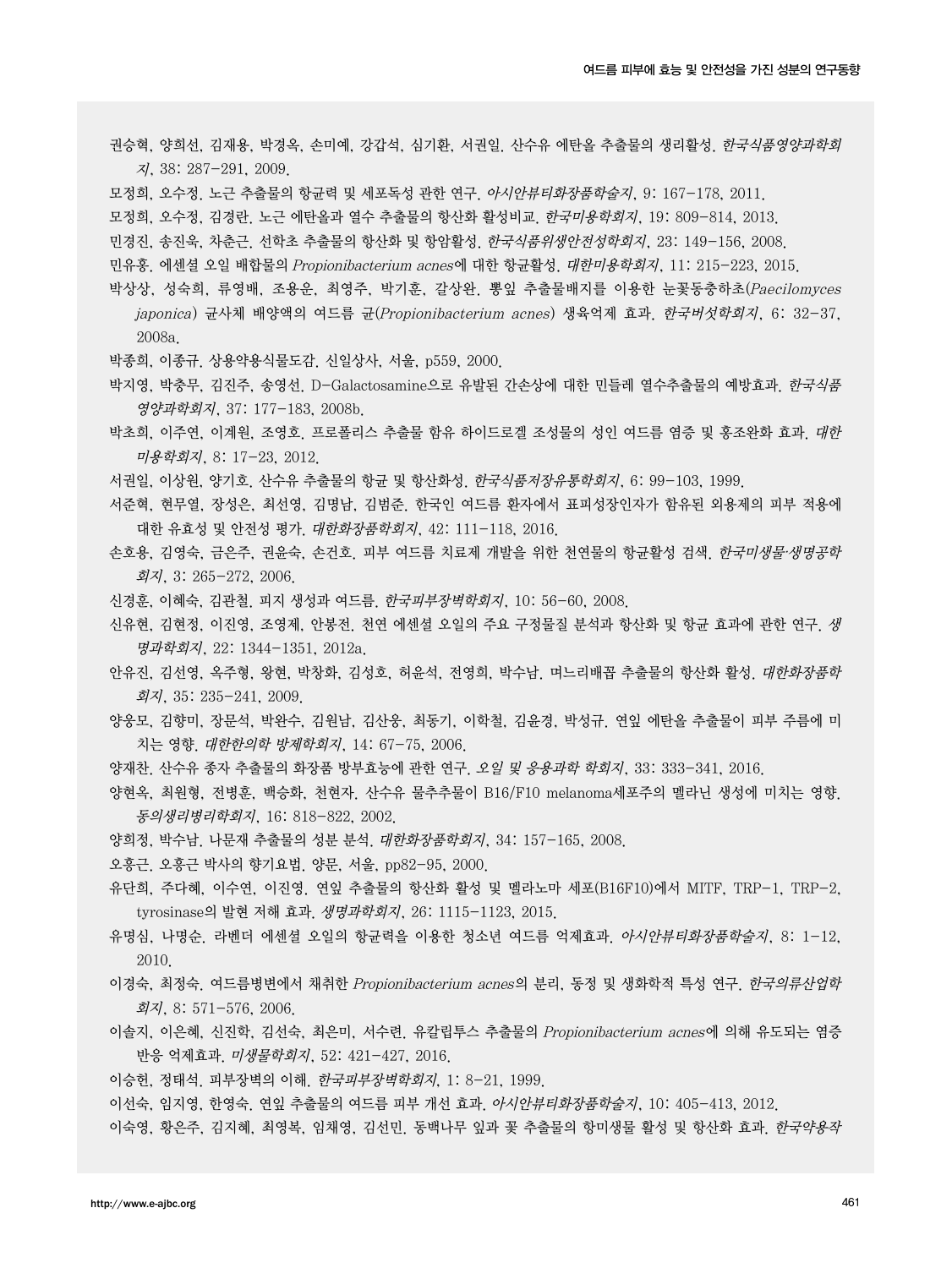물학회지, 13: 93-100, 2005.

이영노. 한국식물도감. 교학사, 서울, p302, 2006.

- 이은진, 리순화, 임미혜. 에센셜오일의 항균 및 항산화 효과: 팔마로사와 제라늄을 중식으로. 한국미용학회지, 18: 136- 143, 2012b.
- 이청무, 박현정, 이신영, 오기숙. 성인여성의 프로폴리스 복용이 고강도 운동에 따른 급성염증반응과 면역기능에 미치는 영향. 한국발육발달학회지, 17: 41-49, 2009.
- 장문희, 최재송, 배나영, 안택원. 포공영(蒲公英)이 MC/9 mast cell에서의 Th2 cytokine 발현에 미치는 영향. 사상체질 의학회지, 24: 54-65, 2012.
- 장소영, 유시용, 김성덕. 식물 추출물의 Pityrosporum ovale 및 Candida albicans에 대한 항진균 활성. 생약학회지, 34: 303-307, 2003.
- 정시련, 전경희, 박소영, 장순자. 산수유(山茱萸) 종자(種子)의 독성(毒性)과 렉틴 성분(成分). 생약학회지, 24: 177-182, 1993.
- 조수열, 오연진, 박지윤, 이미경. 고콜레스테롤 흰쥐의 간조직 항산화효소계에 미치는 민들레잎 추출물의 영향. 한국식품 영양과학회지, 32: 458-463, 2003b.
- 주영승, 김기연, 장성환. 미용 동의보감. 성보사, 서울, p149, 2004.
- 지중룡, 최영민, 송동용, 최호성, 나종삼, 심관섭. 페퍼민트분말 급여가 비육기 재래흑돼지의 육질 특성 및 지방산 조성에 미치는 영향. 한국축산식품학회지, 31: 224-231, 2011.
- 최문희, 류은미, 오득실, 신현재, 동백나무 잎 추출물의 여드름 피부 개선 효과, *아시안뷰티화장품학술지*, 10: 661-672, 2012.
- 최응호. 여드름과 피부장벽. 한국피부장벽학회지, 8: 42-46, 2006.
- 최지영, 송선영, 이현화. 산수유 에탄올 추출물의 Propionibacterium acnes에 대한 항균 및 항염활성. 아시안뷰티화장품 학술지, 13: 623-630, 2015.
- 채인경, 유미희, 김혁일, 이인선. 가자, 라벤더, 강향의 항염증 및 항산화 활성 검색. *생명과학회지*, 21: 561-567, 2011.
- 한증호, 우나리야, 이송득, 강명화. 국내 자생 식물 추출물의 항산화 활성 및 항균효과. *한국약용작물학회지*, 4: 49-55, 2006.
- 한정순, 김희정. 민들레(Taraxacum officinale H.) 추출물의 여드름 균에 대한 항균 효과. *국제통합보완대체의학회지*, 7: 3-16, 2011.
- 허성일, 왕명현. 민들레 추출물의 항산화 활성 및 세포독성 효과. 생약학회지, 39: 255-259, 2008.
- 황지혜, 남주현, 김우경, 배효상. 선학초(仙鶴草)추출물의 대식세포에서의 LPS-유도 염증반응 대한 효능 연구. *대한본초* 학회지, 31: 63-69, 2016.